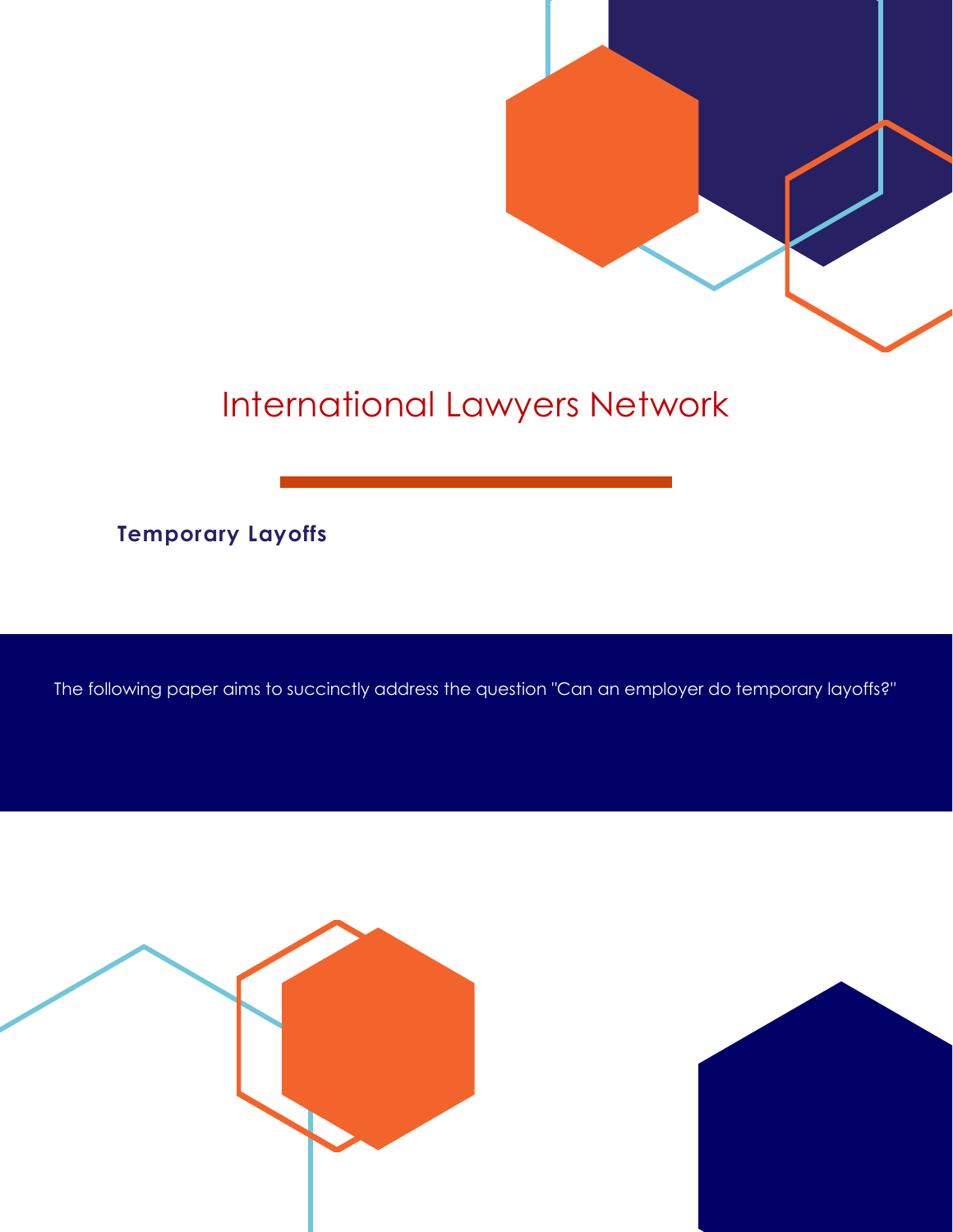This guide offers an overview of legal aspects of temporary layoffs in the requisite jurisdictions. It is meant as an overview in these marketplaces and does not offer specific legal advice. This information is not intended to create, and receipt of it does not constitute, an attorney-client relationship, or its equivalent in the requisite jurisdiction.

Neither the International Lawyers Network or its employees, nor any of the contributing law firms or their partners or employees accepts any liability for anything contained in this guide or to any reader who relies on its content. Before concrete actions or decisions are taken, the reader should seek specific legal advice. The contributing member firms of the International Lawyers Network can advise in relation to questions regarding this guide in their respective jurisdictions and look forward to assisting. Please do not, however, share any confidential information with a member firm without first contacting that firm.

This guide describes the law in force in the requisite jurisdictions at the dates of preparation. This may be some time ago and the reader should bear in mind that statutes, regulations and rules are subject to change. No duty to update information is assumed by the ILN, its member firms, or the authors of this guide.

The information in this guide may be considered legal advertising.

Each contributing law firm is the owner of the copyright in its contribution. All rights reserved.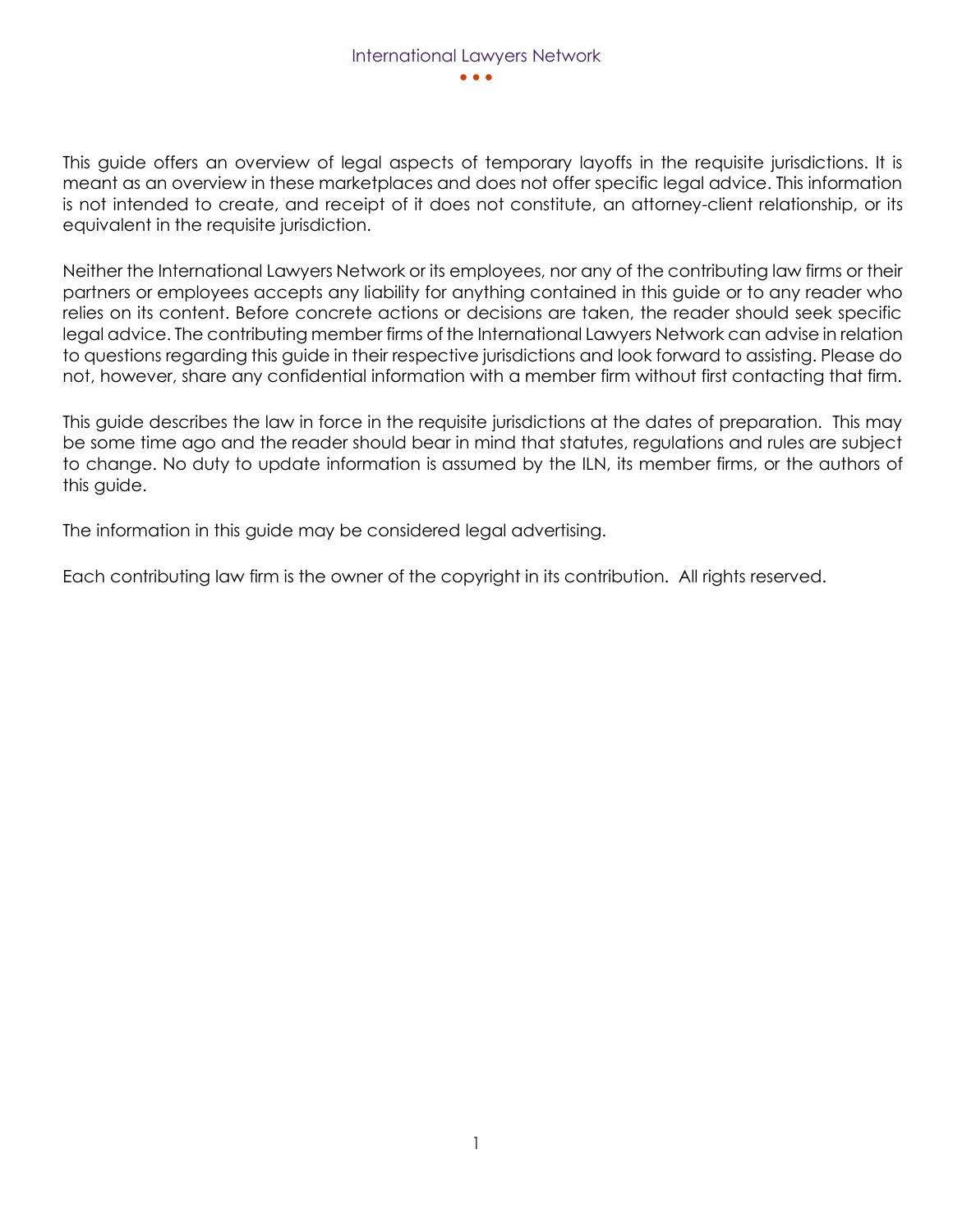#### $\bullet\bullet\bullet$

# Contents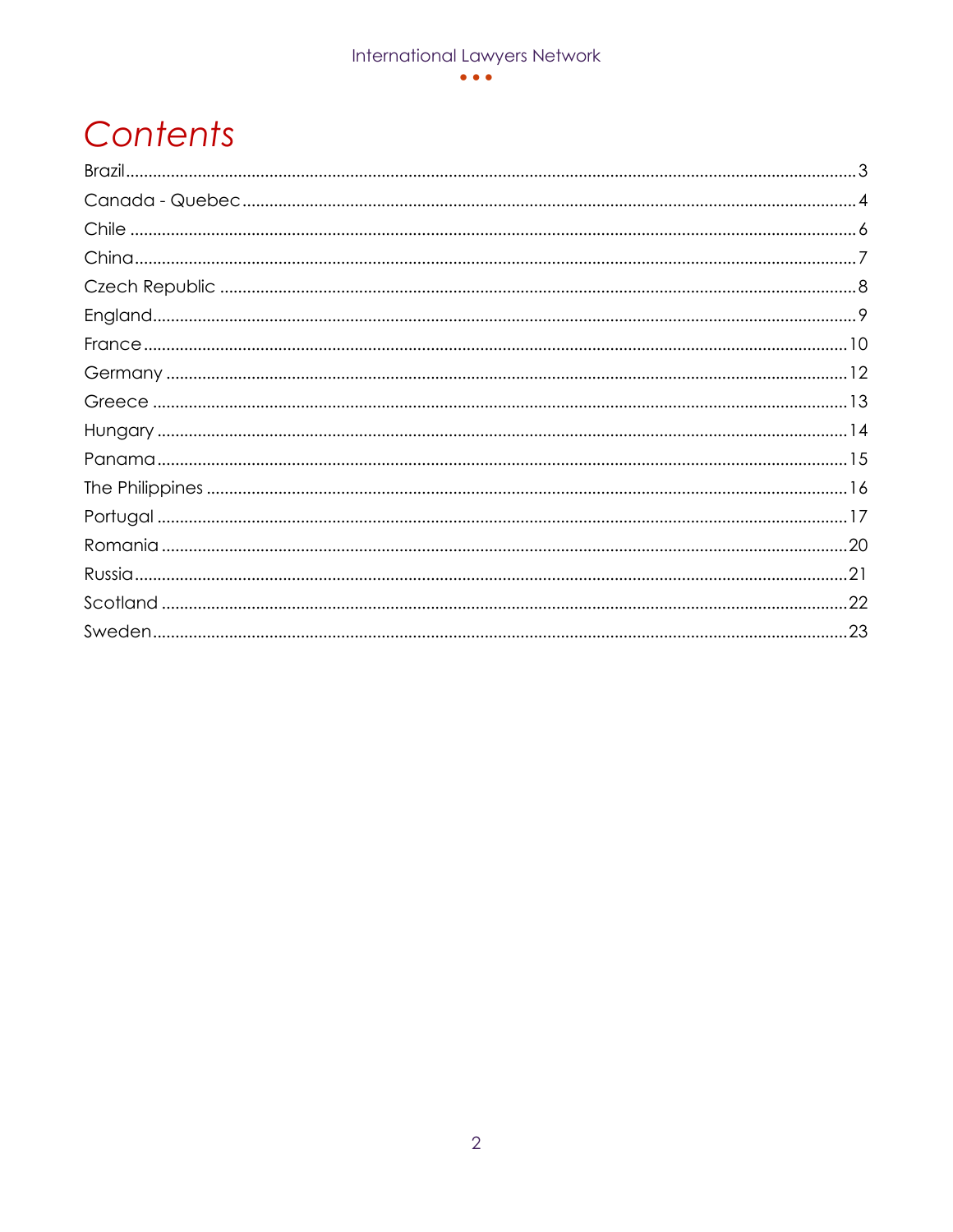### **Brazil**

The 1943 Consolidated Labor Law does not have any legal concept regard temporary layoff. However, with the impact of COVID-19, the Federal Government issued Provisional Measure 936 with the objective of preservation of employment and income, guarantee the continuity of the business and labor activities, reduce the social impact from the public calamity state and public health emergency.

The Brazilian Federal Government invested BRL 51 billion for the payment of a social benefit, referred as "emergency benefit", to all employees who execute the individual agreement brought by this Provisional Measure, which has already preserved more than 8 million employment contracts (numbers reported by the Ministry of Economy at [https://servicos.mte.gov.br/bem/\)](https://servicos.mte.gov.br/bem/), allowing employees and employers to execute individual agreements to suspend employment contracts or proportionally reduce the workload and salaries. This suspension may be set for a maximum of 60 days while the reduction is limited to 90 days.

A compensatory allowance may be agreed between employees and employers and the respective payment will not be considered part of the salary for any labor or social security charges and will not be subject to income tax deduction.

Employers must inform the Ministry of Economy the temporary reduction or the suspension of the employment contract, within 10 days, counting from the signing of the agreement and the monthly compensation will be paid by the Federal Government as Emergency Subsidy;

The first installment of the "emergency benefit" will be paid by the Federal Government in 30 days, counting from the date of the signing of the agreement and will be paid exclusively during the proportional temporary suspension of the employment contract.

The calculation of the "emergency benefit" will be based on the monthly value of the unemployment insurance program and the monthly amount will be (i) equal to one hundred percent of the Unemployment Insurance program to which the employee is entitled or (ii) equal to seventy percent of the Unemployment Insurance program to which the employee is entitled, if the company's gross income, in the calendar year of 2019, surpasses BRL 4.8 MM, which would only be able to suspend their employees' contracts upon the payment of a monthly compensation grant of 30% of the employee's salary.

A recent decision by the Supreme Federal Court confirmed that this Provisional Measure is in accordance to the Federal Constitution, despite discussions in the sense that suspending employment contracts and reducing salaries could only be negotiated through collective bargaining agreements with trade unions and not through individual agreements. This decision strengthened the content of this provisional measure and contributed to prevent a significant number of employment terminations.

#### **KLA – Koury Lopes Advogados**

• • •

Av. Brigadeiro Faria Lima, 1355 São Paulo, SP 01452-919 **Brazil** 

Alexandre Pessoa [apessoa@klalaw.com.br](mailto:apessoa@klalaw.com.br)

[www.klalaw.com.br](http://www.klalaw.com.br/)

Tel: +55 (11) 3799-8100 Fax: +55 (11) 3799-8200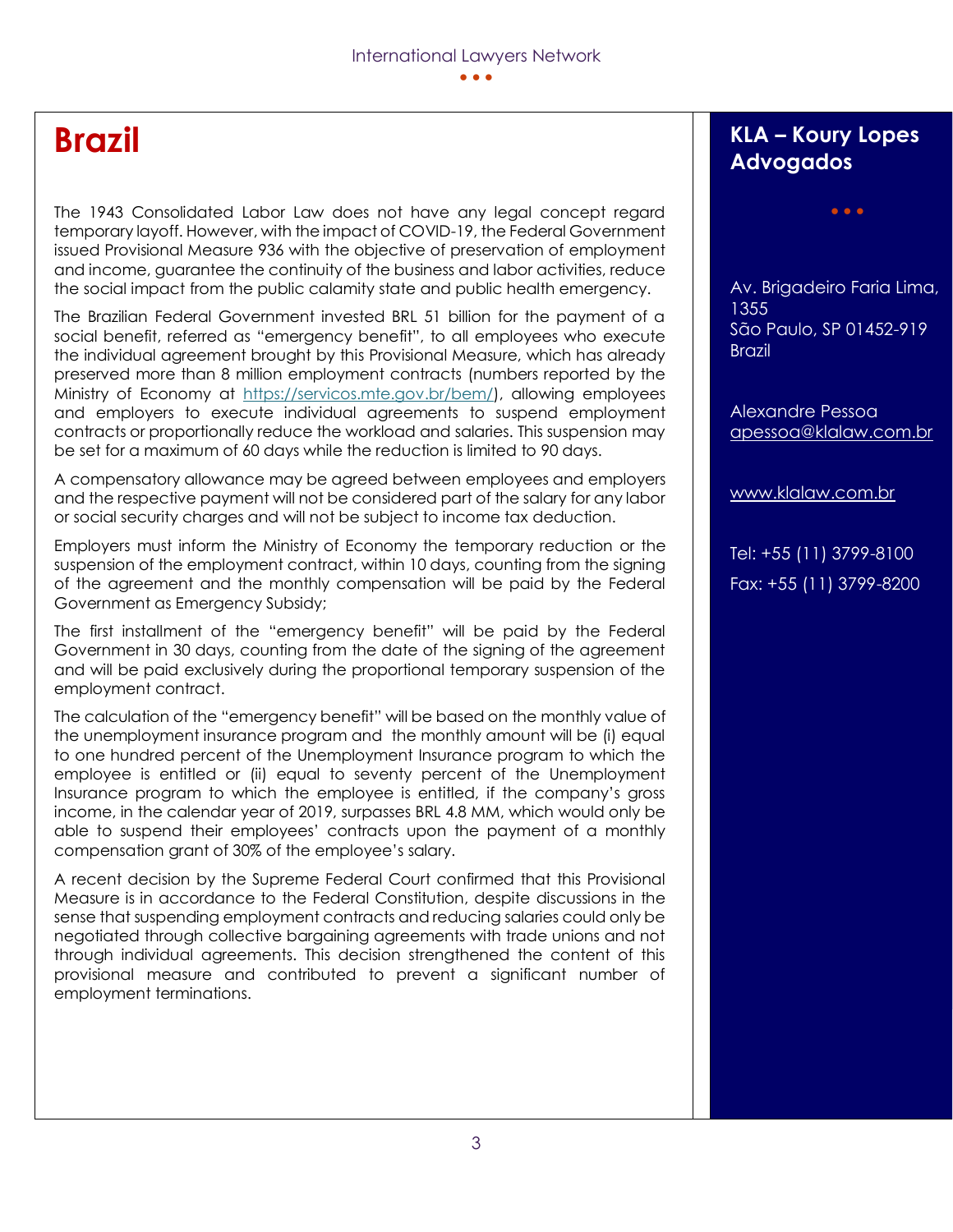## **Canada - Quebec**

In Canada, the primary jurisdiction in employment and labour relations law is Provincial rather than Federal. Because of the patchwork of jurisdictions, the fact that the 10 provinces and 3 territories of Canada, have different labour standards legislation, and that Quebec adheres to a legal tradition different from that of its sister provinces, means that a "one size does not fit all" response to whether an employer may "layoff" staff, needs to be remembered. Also, in no jurisdiction in Canada, is there employment "*at will*", as there is in the United States. A true termination that is not "for cause" always attracts notice, or pay in lieu thereof, both under labour standards and general employment contract law. A termination for redundancy or for economy is not "cause". Finally, because statutory notice and "common law" notice obligations are cumulative obligations, or because generally speaking, unless such right has been specifically reserved, an employer does not have a right to make unilateral changes to material conditions of work, simply giving statutory notice may well be insufficient.

The essential issue, therefore, becomes, can an employer "layoff" an employee temporarily without triggering a claim for "*constructive dismissal*", attracting notice/severance obligations, a "*constructive dismissal*" being a material change to an employee's conditions of employment that is unilaterally imposed by the employer and not voluntarily accepted or permitted by the employment contract itself. <sup>1</sup>

In Quebec, an employer may layoff an employee for up to 6 months, without attracting statutory notice under the *Labour Standards Act*. <sup>2</sup> If the layoff is caused by "*force majeure*" the statutory notice provisions don't apply at all.3 There has been de facto judicial recognition of the principle that temporary layoffs don't terminate the employment contract, but rather suspend its effects (all this coming from the unionized sector) in general employment contract law, even though Article 2087 of the *Quebec Civil Code* recognizes that the employer's first obligation towards employees is to provide work to them, in that he must "permit the execution of the work agreed".<sup>4</sup>

There are those who, wrongly and exceptionally in the writer's view, that a layoff without pay, forces an employee to be available "at will" and/or that the principle that layoff for economic reasons does not entail a termination of the employment contract could not and should not apply to professional employees whose expectations are/were for employment that is insulated from cyclical ups and downs.<sup>5</sup>

This latter point of view is somewhat of an "*outlier*", and may derive the exceptional circumstances of the case, where there was respective and frequent use to short term layoffs and recalls and in a situation where the employer had originally forced its employees to continue working from home when it closed its brick and mortar offices.

<sup>5</sup> See *Stepanian* c. *Réseau sans fil Calamp Inc.*, 2018 QCCS 611.

#### **Robinson Sheppard Shapiro**

• • •

800, du Square-Victoria Street, suite 4600 Montréal, Quebec H4Z 1H6 CANADA

Theodore Goloff [tgoloff@rsslex.com](mailto:tgoloff@rsslex.com)

[www.rsslex.com/en/](http://www.rsslex.com/en/)

Tel: (514) 878-2631 Fax: (514) 878-1865

<sup>1</sup> *Farber* vs. *Royal Trust Company*, [1997]1 SCR 846. L.Q., C. N-1.1

<sup>2</sup> Sect. 82 *et seq.*, *Act Respecting Labour Standards* (hereinafter "**LSA**")

<sup>3</sup> See Section 83 of the above-mentioned **LSA**

<sup>4</sup> *Cabiakman* vs. *Industrial Alliance Life Insurance Co., 2004, 3 SCR 195, par. 37 to 42;* see also *Groupe Lelys Inc.* c. *Lang*, 2016 QCCA 68: In that case, the Quebec Court of Appeal recognized that the right to layoff for economic reasons derives implicitly from the general power of the employer to manage the enterprise and to take the necessary decisions to safeguard the interests of the business. Indeed, in accepting employment for an indeterminate period of time, employee implicitly accepts that his employment is and will be subject to the economic as vagaries that the employer may face, from time to time.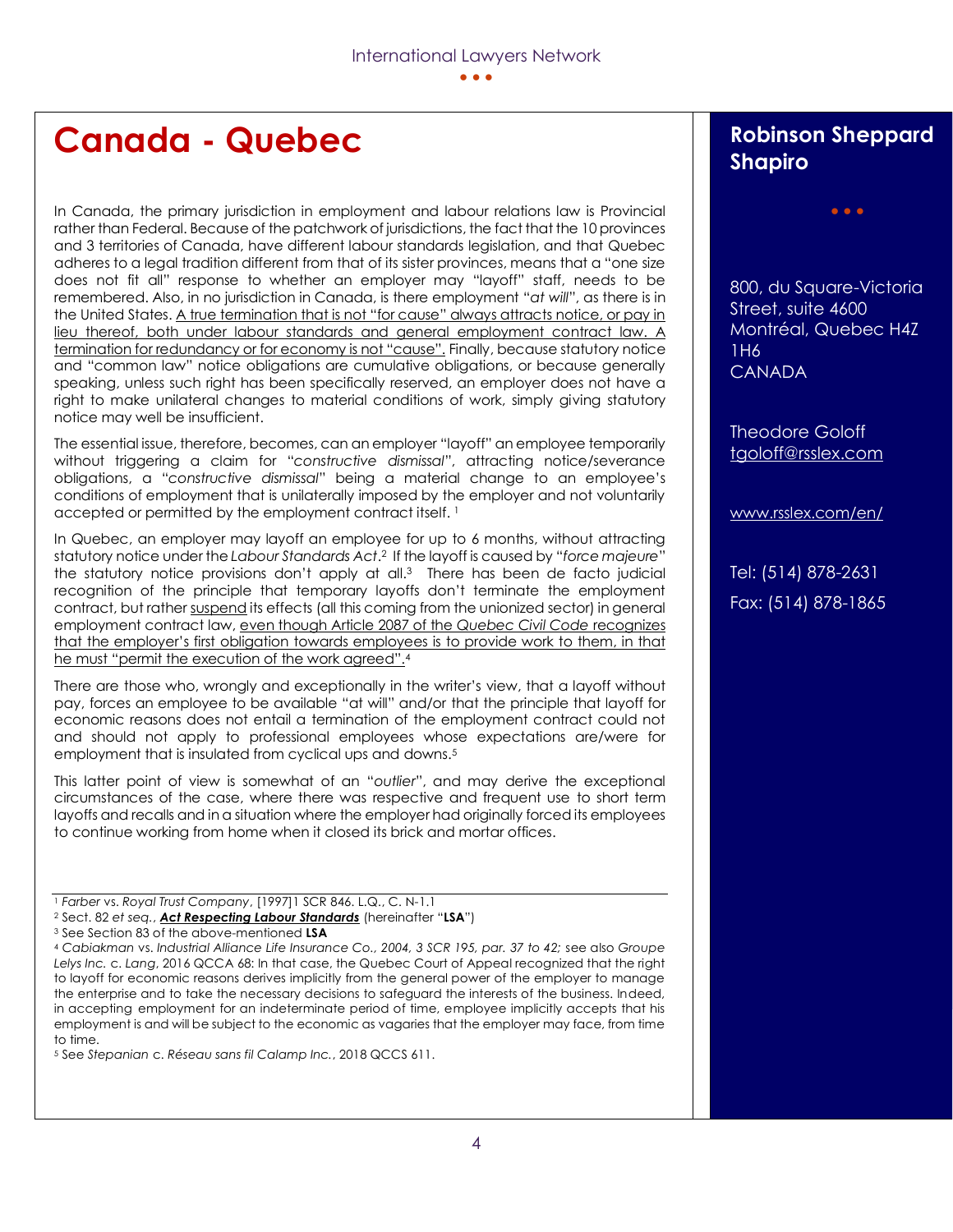# **Canada - Quebec Robinson Sheppard**

Bear in mind this "caveat", however, that when the number of layoffs exceed certain thresholds within a rolling two (2) month period and exceed six (6) months, they transform into *"collective dismissals"* requiring notice of varying lengths (2 to 4 months) to be given to the Minister and to the government agency overseeing the LSA (the CNESST). Failure to advise in time may lead to significant penalties.

As noted above, provisions regarding statutory notice and those relating to *"collective dismissals"* do provide an exception for *"force majeure"*.

In the present pandemic situation, when only "essential" businesses are allowed to keep open, and then, only with reduced staff, and only when able to allow for social distancing rules, some employers who did operate may at same point to layoff staff or not recall those who were already on layoff. The question of whether *"force majeure"* insulates them from giving statutory notice or notice pursuant to *"collective dismissals"* required by the *Civil Code* remains an open question. Do ever burdensome difficulties in operating equate to "impossibility" of operating, attracting "force majeure"?

Whether employees would also be exempt from providing "common law" notice might also become an issue.

One thing is evident! How the Courts will react to *"constructive dismissal"* claims and/or claims for notice pay in lieu thereof, in view of COVID-19 and its effects, while somewhat more predictable in Quebec that in other provinces, even in this jurisdiction raises some uncertainty, especially when dealing with professional and/or other upper echelon employees. In short, as the boy scouts used to say "be prepared" and as I have said on occasion, if my opinion differs from those of my betters, I differ with difference.

# **Shapiro**

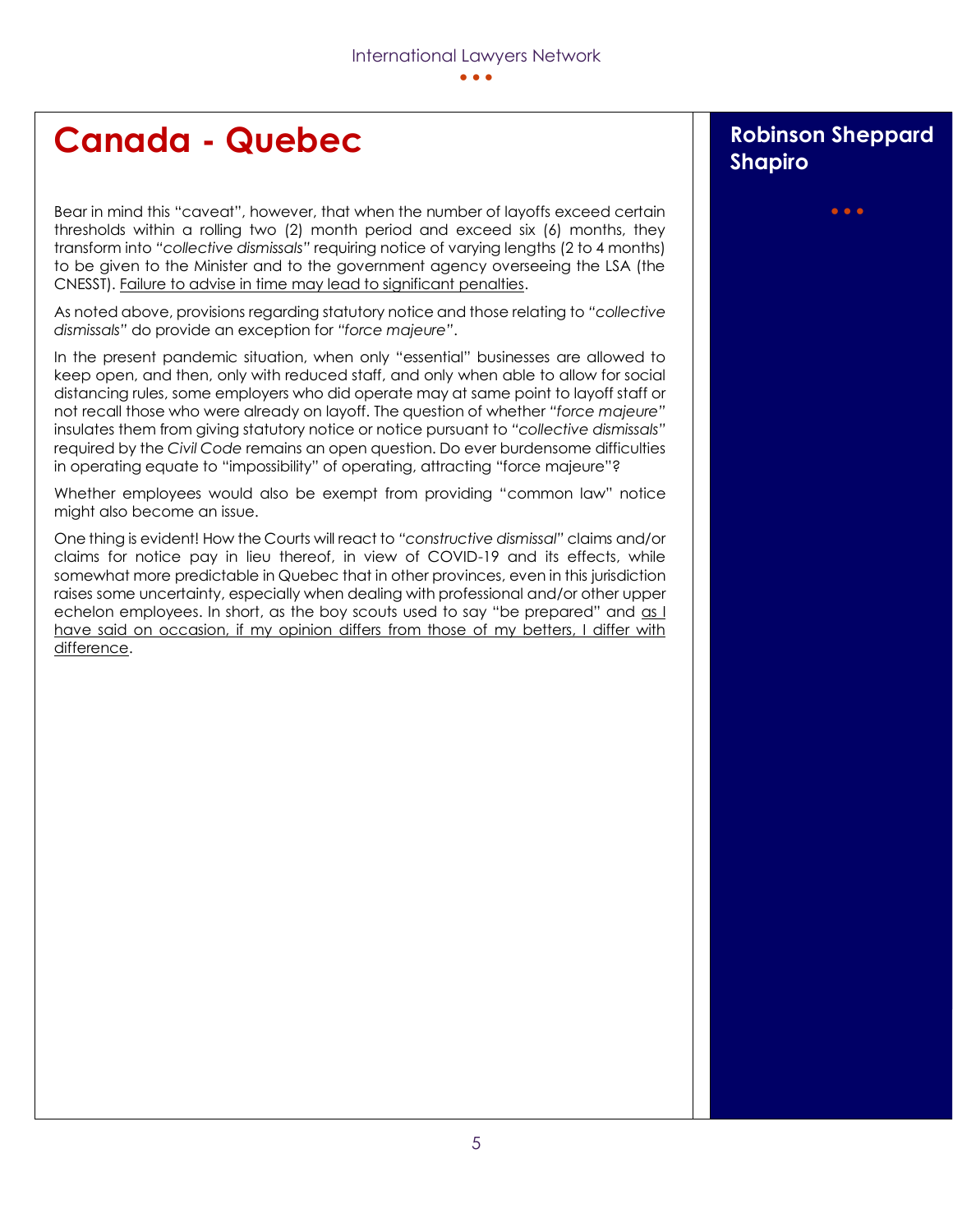# **Chile**

Chilean Legislation considers the possibility to suspend the labor relation for a determined period if both parties, employer and employee, consent to the suspension.

To date, these agreements have the following characteristics:

- 1. They must be recorded in writing,
- 2. They must point out a specific period, without limits,
- 3. The suspension may be agreed with or without payment of the employee's remuneration,
- 4. Both parties must consent.

Law N° 21.227, which authorizes access to the benefits of the Unemployment Insurance in exceptional circumstances, came into force on April 6th, 2020. The purpose of this Law is to protect employees and to avoid numerous dismissals due to the Covid-19 sanitary crisis.

This Law authorizes temporary layoffs in which the employers are not compelled to pay the employees remunerations. Nonetheless, the employees may access to the payment of the benefits of the Unemployment Insurance under the following scenarios:

- 1. Suspension of the labor relation *ipso facto*: The labor relation is suspended by an authority act or declaration (for example, quarantines, curfews, or any other sanitary restrictions). Under this scenario, the consent of the parties is not required.
- 2. Suspension of the labor relation by mutual agreement of the parties: In this case, even though there is not an authoritative pronouncement, the employer's activities are totally or partially affected by the Covid-19 pandemic.

If the employer and the employee agree to suspend the labor relation, they must subscribe a written agreement, indicate a determined period, and the employee must consent.

The effects of these agreements are:

- The employer does not have to pay the employees' remunerations.
- The employer is compelled to pay the employees social security contributions.
- The employees will be entitled to receive the benefits of the Unemployment Insurance, as a replacement of their remunerations.
- The maximum term of these layoffs is until October 6th, 2020.

### **Schwencke & Cia**

Av. Los Conquistadores 1700 Piso 16-A Santiago, Providencia – 7520282 Chile

Constanza Rios [crg@schwenckecia.com](mailto:crg@schwenckecia.com)

Fernanda Laborde [flp@schwenckecia.com](mailto:flp@schwenckecia.com)

[www.schwenckecia.com](http://www.schwenckecia.com/)

Tel: 562 2887 2200 Fax: 562 2887 2299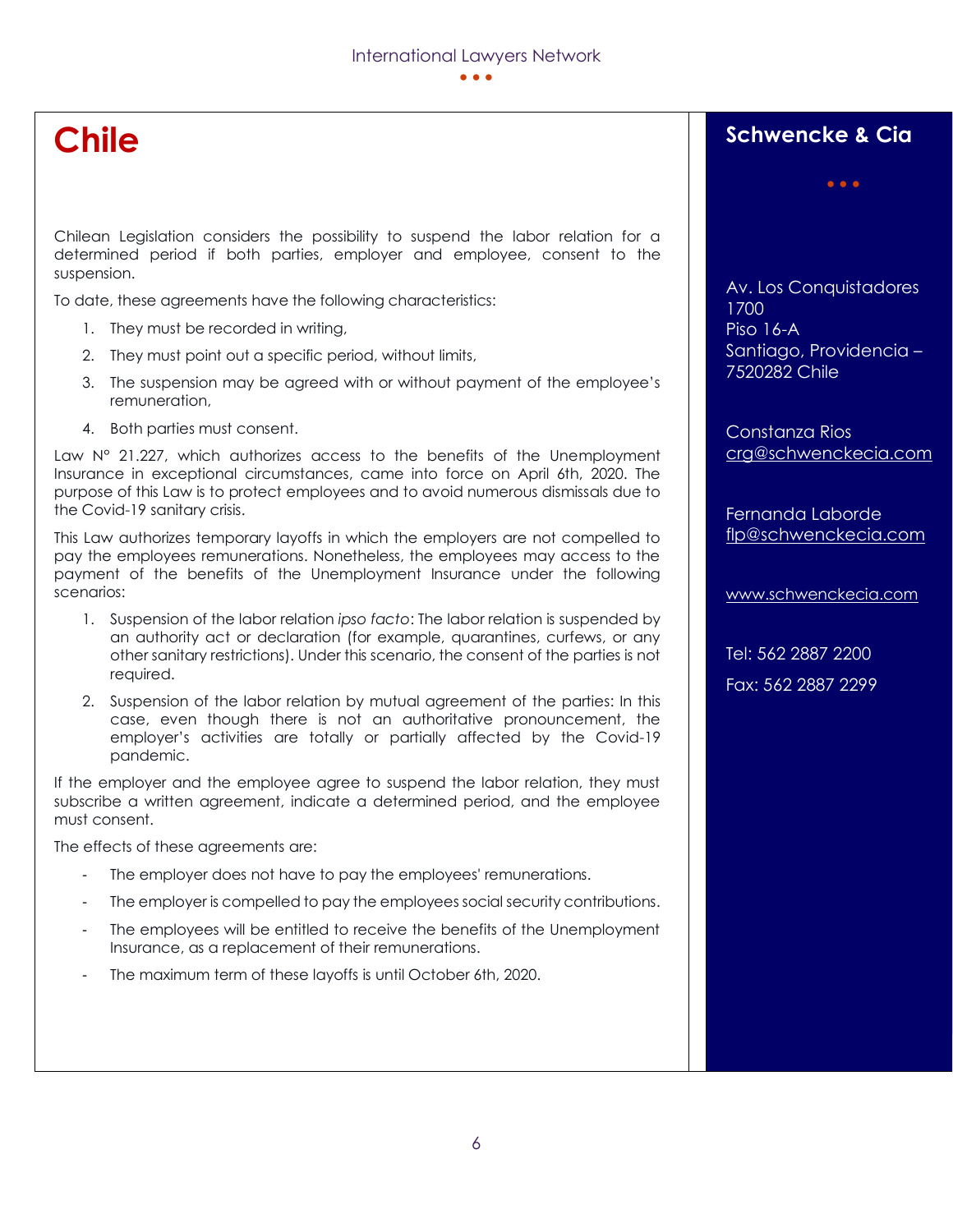### **China**

First of all, under Chinese Labor Contract Law, there is no concept of temporary layoffs. Instead, an employer may conduct mass layoff if the employer reduces the workforce by 20 persons or more, or less than 20 persons but accounting for 10% or more of the total number of employees when an employer undergoes one of the circumstances as follows:

- 1. restructuring pursuant to the Enterprise Bankruptcy Law;
- 2. serious difficulties in production and/or business operation;
- 3. changes production, introduces significant technological innovation or adjusts its business model, and still needs to reduce its workforce after amending the labor contracts; or
- 4. a material change in the objective economic conditions relied upon at the time of conclusion of the labor contracts, and it is impossible for the parties to perform the contract.

Meanwhile, the employer is required to consult with the opinions of the labor union or all employees 30 days prior to the mass layoff, and then the employer can only carry out the layoff after reporting the layoff plan to the relevant local labor authority. In practice, the employer should obtain the approval from the labor authority on such layoff plan.

Some employees are entitled to the special protections if an employee:

- 1. have concluded a fixed-term labor contract with the employer with a relatively long term;
- 2. have concluded an open-term labor contract with the employer; or
- 3. is the only employed person in the family with dependent family members who are elderly or minors.

In addition, although the Labor Contract Law provides if an employer intends to hire new employees again within six months after the mass layoff, it shall notify the employees being layoff, and such employees shall have priority to be re-hired under the same conditions, it is rare case in practice.

### **Llinks Law Offices**

16F/19F, One Lujiazui 68 Yincheng Road Middle Shanghai, 200120 China

Patrick Gu [patrick.gu@llinkslaw.com](mailto:patrick.gu@llinkslaw.com) 

[www.llinkslaw.com](http://www.llinkslaw.com/)

Tel: +86 21 31358666 Fax: +86 21 31358600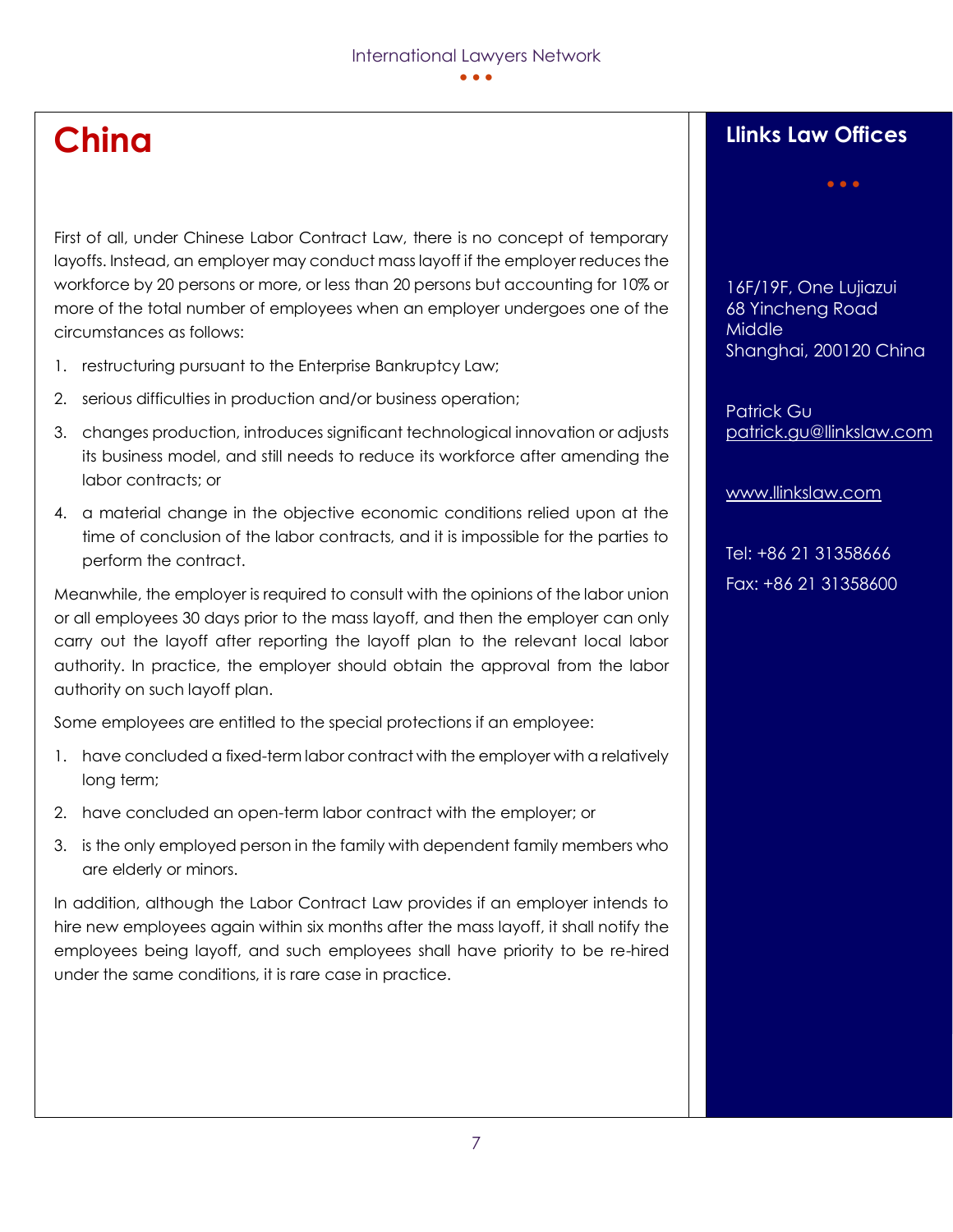## **Czech Republic**

*Czech law does not include the notion of layoffs in employment relations. The closest concept that could be mentioned is "Kurzarbeit", literally translated as "partial unemployment", but in fact that is an obstacle to work on the employer's side. Let's review the obstacles which have been used in practice during the COVID-19 period.*

**Generally, if the employer is not able to allocate work for the entire working hours, or at all, due to obstacles on its part, the employee basically stays at home, his/her contract remains unchanged and he/she is entitled to salary compensation**, unless transferred to other work. However, the employer may transfer the employee to another job only with his/her consent.

There are several types of obstacles on the part of the employer, but the most important ones in the current environment are:

a) **input availability limitations** (caused, in particular, by failure to supply raw materials or power) – the defect or obstacle must not be caused by the employer. If the employee has not been transferred to another job (with his/her consent), he/she is entitled to a wage or **salary compensation of at least 80% of the average earnings**;

b) **other obstacles** – other than those mentioned under a), the employee is entitled to salary compensation equal to **100% of his/her average earnings**.

According to the Ministry of Labour and Social Affairs, such a situation is considered when the employer's establishment (shop, restaurant, hotel, fitness centre, etc.) was closed due to the COVID-19 government measures issued during the state of emergency.

Other obstacles apply also when the employer had to close due to the fact that the majority of its staff was in quarantine or took paid childcare.

c) **partial unemployment** – the employer cannot allocate work to the employee within the weekly working hours due to the **temporary restriction of the sales of its products or the demand for the services** provided by the employer.

In the event that there is an agreement with trade unions or the employer issues an internal regulation on the adjustment of compensation in such a situation, the employee is entitled to **a minimum salary compensation of 60%**. Depending on the specific situation, the employer may only allocate work for some days, for which the employee will be entitled to a salary for the time worked and the remainder of the remuneration in the amount stipulated by the agreement or internal regulation.

Employers whose economic activity has been threatened due to the spread of the COVID-19 infection are, based on online application, granted a **refund contribution from the Antivirus Programme** to reimburse partially the salary compensation paid to employees because of an obstacle on the part of employees (quarantine) or on the part of employers (see above) if it is proved that the obstacle to work has been due to COVID-19. **The contribution covers 60 to 80% of super gross salary compensation with certain caps**.

### **PETERKA & PARTNERS**

Karlovo namesti 671/24 110 00 Prague 1 Czech Republic

• • •

Adela Krbcova [krbcova@peterkapartners.cz](mailto:krbcova@peterkapartners.cz)

[www.peterkapartners.co](http://www.peterkapartners.com/) [m](http://www.peterkapartners.com/)

Tel: +420 225 396 300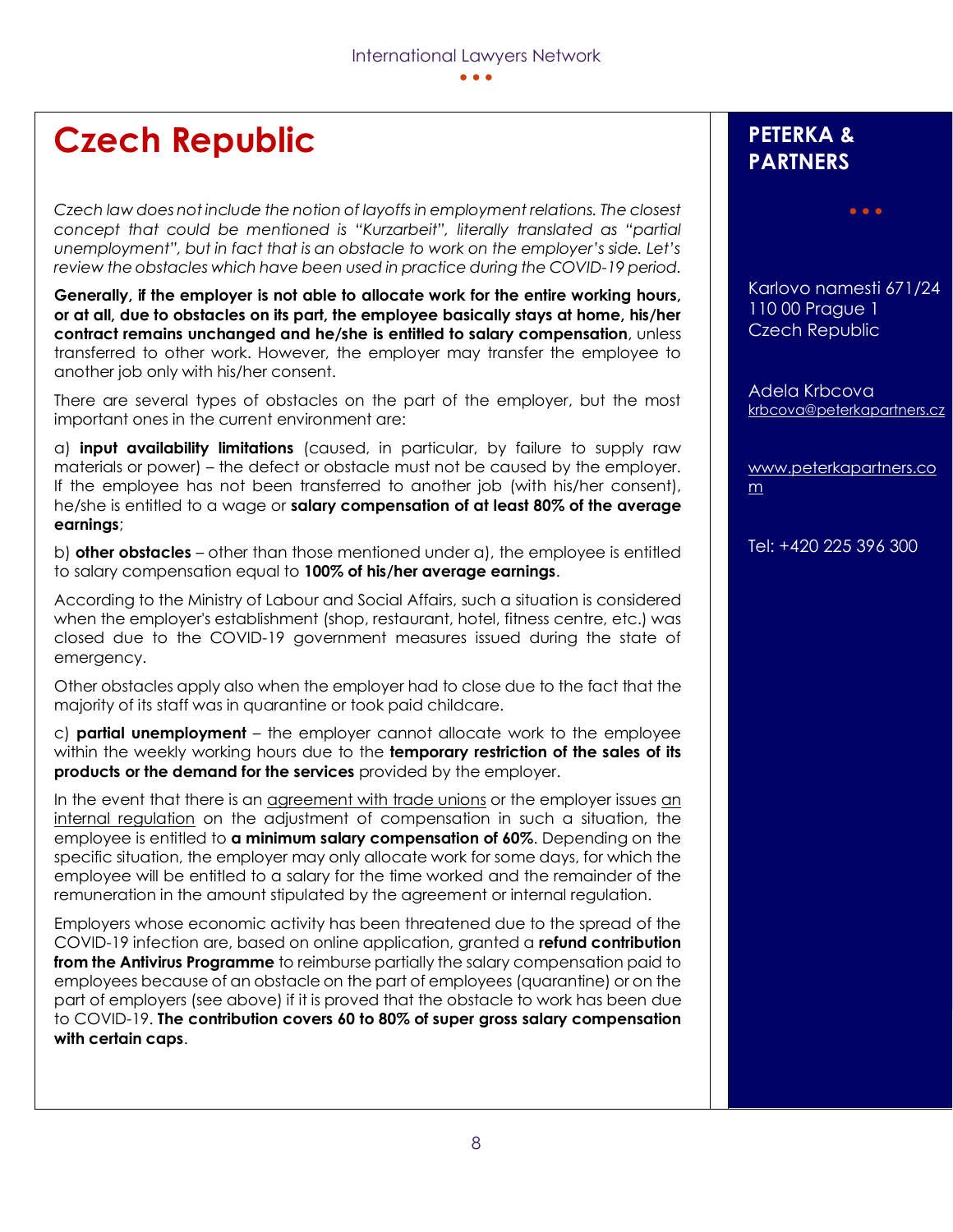# **England**

#### **General principles**

There is no statutory provision under English law entitling an employer to temporarily lay off its staff.

Therefore, if an employer wants to lay people off, it must either rely on an express contractual right to do so in the employee's contract of employment or a relevant collective agreement, or get the employee's consent.

Of course, if an employee is working under a casual or zero hours contract with no guaranteed hours or pay, then the employer can reduce their hours (possibly to zero) in response to a downturn in work.

#### **Contractual right to lay off**

Lay-off clauses are not usually included in employment contracts as standard practice in the UK. These provisions tend to be used routinely only in certain industries where work is known to fluctuate, for example, in the construction industry. Lay-off clauses are however being used more and more and we expect this trend to continue in the wake of the Covid-19 crisis and its damaging impact on businesses.

#### **Securing consent**

If there is no contractual right to lay off staff, then an employer may be able to secure the employee's consent. If the alternative to securing consent would be to dismiss 20 or more employees within a period of 90 days, then the employer is required to engage in a collective consultation process with employee representatives.

#### **Entitlement to pay**

A full time employee with normal working hours who is laid off may be entitled to a statutory guarantee payment for five days in any three month period (and a pro rata entitlement is available for part time employees). In some circumstances, employees who are laid off for four consecutive weeks (or for six weeks in any 13 week period) have a right to terminate their employment and claim a statutory redundancy payment.

#### **The UK Government's Coronavirus Job Retention Scheme**

There is currently another option available to employers in the UK. In response to the Covid-19 crisis, the UK Government has implemented the Coronavirus Job Retention Scheme (**CJRS**), which supports employers by paying 80% of a "furloughed worker's" pay, up to a cap of £2,500 per month. The scheme is available until the end of October 2020. Currently, (although this is set to change from August onwards), furloughed workers must cease all work in relation to their employment to be eligible for the scheme. Therefore workers are, in effect, laid off while furloughed.

The Government has however made clear that normal employment laws continue to apply to furloughing employees and therefore, unless the employee's employment contract already allows an employer to reduce hours and pay, the employer will still need to obtain the employee's consent to furlough them – the employer cannot impose furlough status unilaterally. Therefore, depending on the number of employees involved, it may become necessary for the employer to engage in a collective consultation process to secure agreement to changes to the employees' contractual terms.

Any decision to place an employee on furlough (even if the terms of their contract are not changing) should be agreed with the employee in writing and a record of this must be kept for five years.

### **Fladgate LLP**

16 Great Queen Street London WC2B 5DG

• • •

Alex Kaufmann [akaufmann@fladgate.com](mailto:akaufmann@fladgate.com)

Michael McCartney [mmccartney@fladgate.com](mailto:mmccartney@fladgate.com)

Caroline Philipps [cphilipps@fladgate.com](mailto:cphilipps@fladgate.com) 

[www.fladgate.com](http://www.fladgate.com/)

Tel: +44 20 3036 7000 Fax: +44 20 3036 7600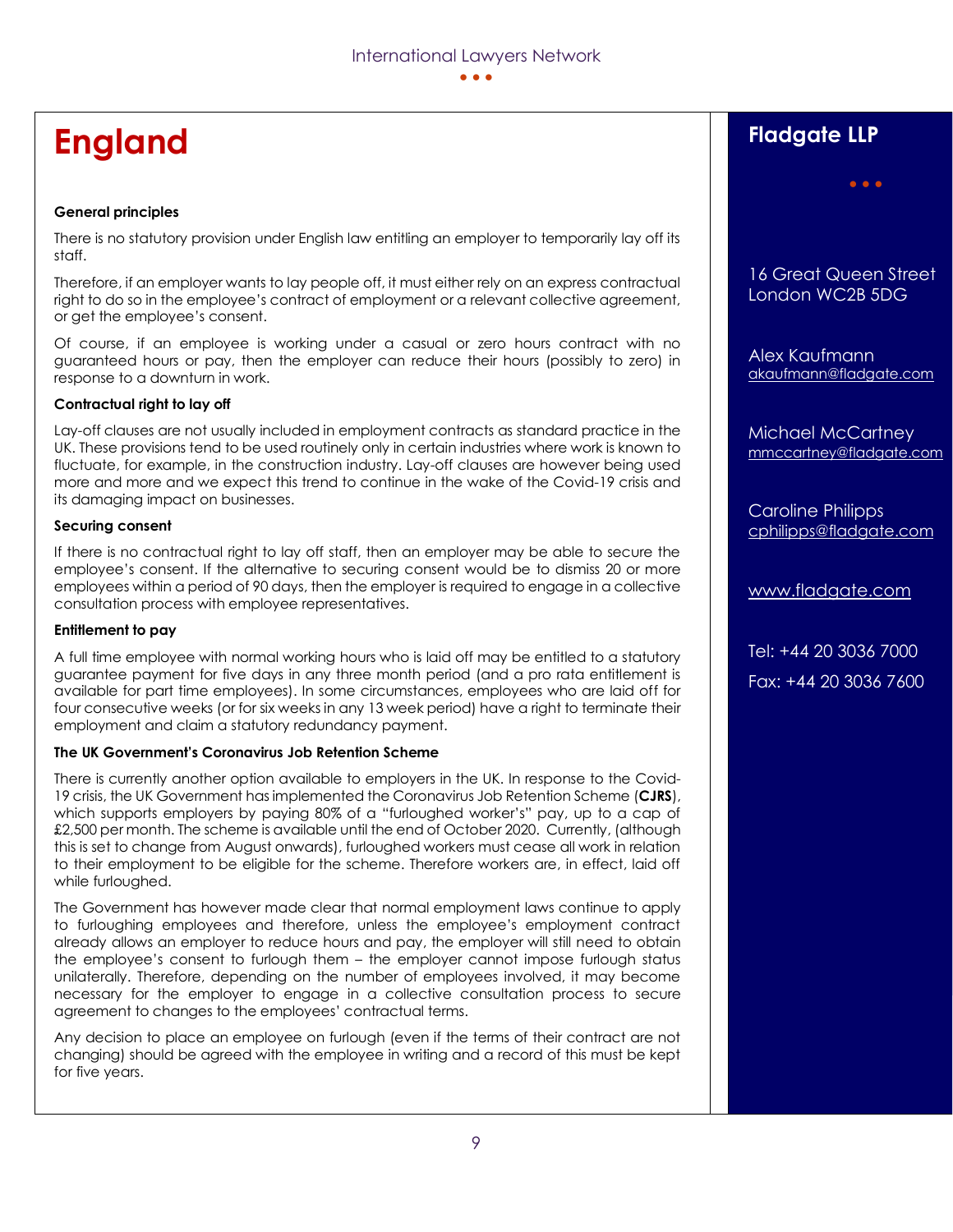## **France**

In France, a system allows companies to:

- **•** Reduce the working hours of employees below the legal working time (i.e. 35 hours per week);
- Or to temporarily close all or part of the company. Employees are then no longer required to go to their place of work.

This mechanism is called **"partial activity"** (activité partielle).

In the context of the Covid-19 epidemic, this scheme helps the companies to cope with economic difficulties and avoid economic redundancies. It is therefore strongly recommended to use partial activity before commencing any redundancy process.

In case of implementation of partial activity, **employees benefit from a standard indemnity, paid by their employer, covering 70% of their gross hourly wage (approximately 84% of their net hourly wage).** A Collective Bargaining Agreement (CBA) may provide for higher compensation. In return, **the employer receives an indemnity paid by the French State.** The repayments by the State is capped at 4.5 times the French minimum wage (i.e., EUR 4,849.17 gross).

During this period, employment contracts are not terminated, but simply suspended. In other words, the employees have the right to return to their jobs immediately afterwards.

Please find below the conditions to benefit from the partial activity (1) and the application process (2). Please note that the rules have been adapted during the Covid-19 crisis.

#### **1. Conditions to benefit from partial activity**

An employer may benefit from this mechanism only in certain specific situations (article R. 5122 of the French Labour Code). These include the economic situation or any other exceptional circumstances. According to the French Government, a drop-in activity linked to the Covid-19 epidemic is an exceptional circumstance.

The consent of employees is not required. In case of refusal, the employee would be subject to sanctions.

Please note that there are specific rules for foreign companies that do not have an establishment in France.

#### **2. Application to partial activity**

To apply for partial activity, the employer must:

- Inform and consult the staff representatives (Social and Economic Committee or « *CSE »)* (if there is no CSE in the company it is highly recommended to inform the employees);
- Then apply for authorization to the French Labour Administration (called the "Direccte").

### **Reinhart Marville Torre**

• • •

58, avenue Kléber Paris, 75116 France

Soazig Préteseille [preteseille@rmt.fr](mailto:preteseille@rmt.fr)

Juliette Pagny [juliette.pagny@rmt.fr](mailto:juliette.pagny@rmt.fr)

Cassandra Coelho [cassandra.coelho@rmt.fr](mailto:cassandra.coelho@rmt.fr)

[www.rmt.fr](http://www.rmt.fr/)

Tel: +33 1 53 53 44 44 Fax: +33 1 53 96 04 20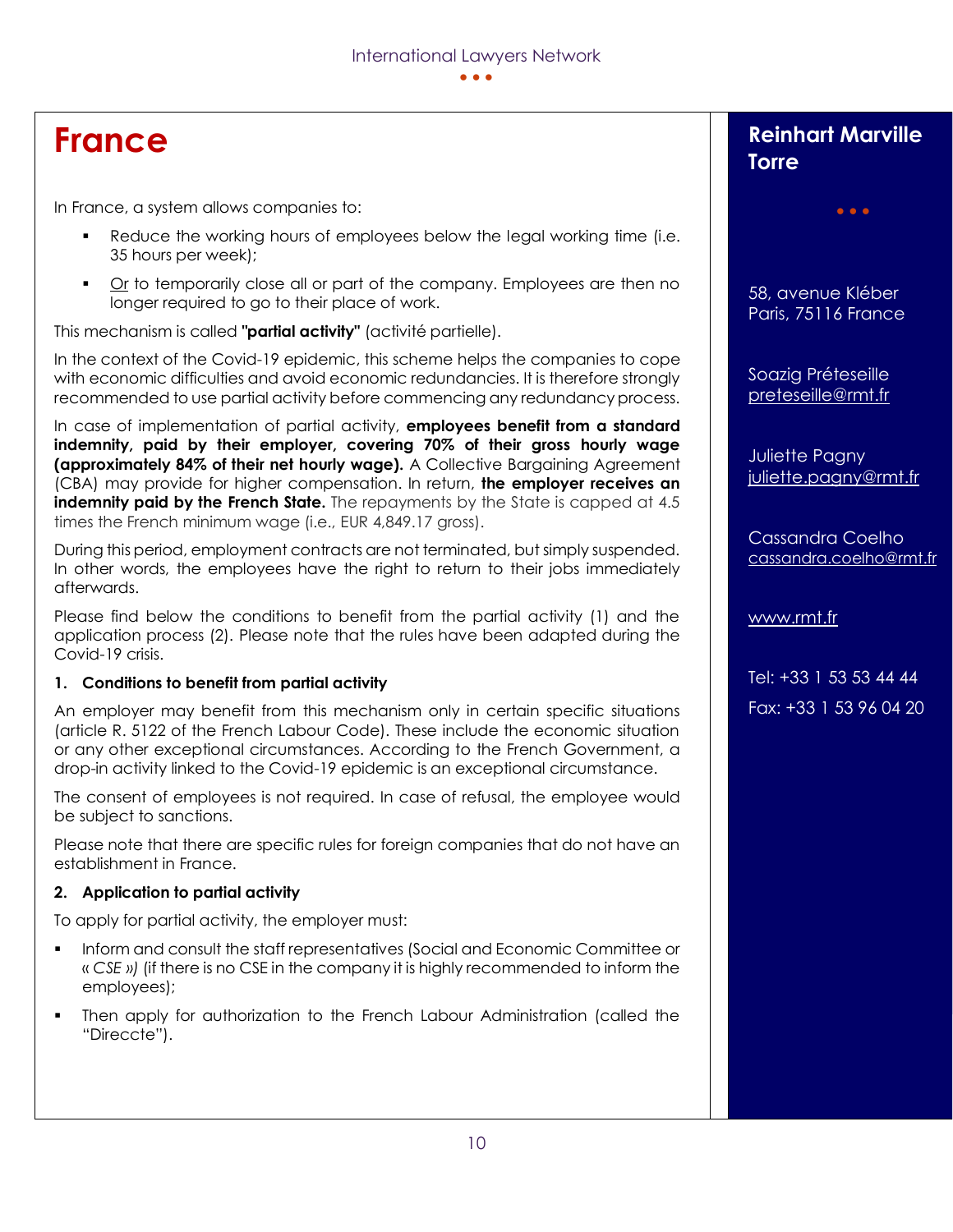# **France (cont'd) Reinhart Marville**

Due to the emergency measures related to the Covid-19 crisis, this consultation may be organized after the request has been sent. The employer has 30 days to apply with a retroactive effect *(article R. 5122-3 of the French Labour Code)*. He must include the opinion of the CSE with his application *(article R. 5122-2 of the French Labour Code).*

The request to benefit from this scheme must detail (i) the reasons for the request (ii) The forecast period of artial âctivity and the number of hours requested and (iii) the number of employees affected by the request.

The French Administration has, in the context of the pandemic, 2 days to respond (this delay applies until 31 December 2020). If no reply is received within this deadline, the authorization is considered tacitly accepted.

In France, the "stay at home period" is progressively lifted since 11 May. June 2nd should normally constitute a second stage. The French Prime Minister has announced that the partial activity mechanism will remain in place until June 1st. It will then be gradually adapted. After this date, the company may have to take over part of the wages of the employees who will remain on partial activity.

# **Torre**

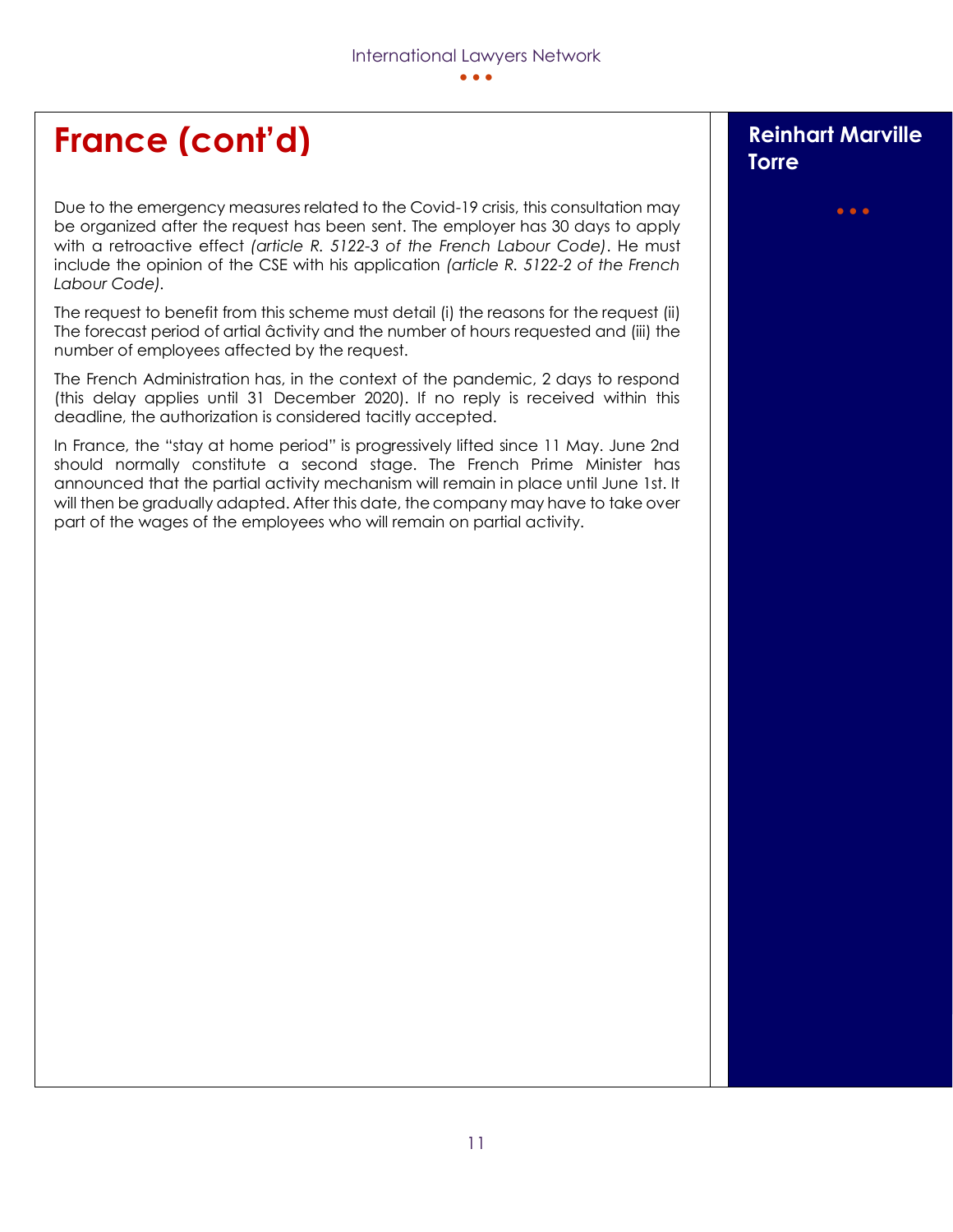### **Germany**

It is one of the principals of the civil law in Germany that the termination of a contract has to be final and unconditional. So there is no legal way for employers to unilaterally bring an employment only temporarily to an end.

Therefore, employers might consider (i) to terminate employments by giving notice (ii) combined with an offer to agree upon another employment starting at a later point of time. Legally, this way to go does not resolve the fundamental issue of most of the ordinary terminations of employments in companies in Germany. As stated in the socalled Protection Against Unfair Dismissal Act there are high obstacles to be passed to make an ordinary termination legally effective. We don't have to go into details in this context – please take it as a given that from a legal point of view it is a contradiction and – as a consequence – makes the termination ineffective in most scenarios if this termination is combined with a job offer to restart the employment at a later time. And there are even more reasons why the termination served by the employer might not be effective.

Nevertheless, it is naïve to assume that due to this legal situation no company will come to such "temporary layoffs" as we may call it. For example, there are companies where it is standard practice to terminate employments during off-season only to offer new employments when the next season starts. Also in small businesses it might by common practice to layoff employees when business is down combined with the guarantee to rehire the employees when business is up again. Typically, the employees, who were laid off, will be entitled for social benefits such as unemployment pay made by the Federal Employment Agency. So the period of unemployment can be bridged. Nevertheless, the employees also have the option to file a lawsuit and to challenge the termination – and then to negotiate a lump-sum as compensation or to insist on continued employment. Furthermore, this strategy bears the fundamental risk for the employer that employees who were terminated will not accept the offer to restart the employment. Why should they if the found another maybe even better suited employment in the meantime? In particular, this is a risk when employers lay off high performers.

This is one of the reasons why many years ago the German legislator introduced the socalled short-time work. When due to an economic crisis employees (or works council) and the employer agree upon a temporary reduction of working time and therefore upon a reduction of pay, the Federal Employment Agency under the rules and conditions as stated in Sec. 95 et. seq. Social Code, volume III, will compensate the loss of remuneration in the amount of 60% of the omitted net salary. This so-called short-time allowance ("Kurzarbeitergeld") even increases to 67% when the employee has to pay child support. Short-time allowance is paid up to 12 months. During the current COVID-19 pandemic the legislator already modified the rules to make it easier to receive shorttime allowance and to increase the amount of short-time allowance. More modifications are expected to come. Whether this will prevent companies from extensive – non-temporary - layoffs we will know at the end of the current crisis.

#### **MATTKE – RECHTSANWÄLTE**

• • •

Bockenheimer Landstrasse 51 – 53 Frankfurt, D-60325 **Germany** 

Armin Lange [a.mattke@mattke.biz](mailto:a.mattke@mattke.biz)

[www.mattke.biz](http://www.mattke.biz/)

Tel: +49 69 714496-0 Fax: +49 69 714496-40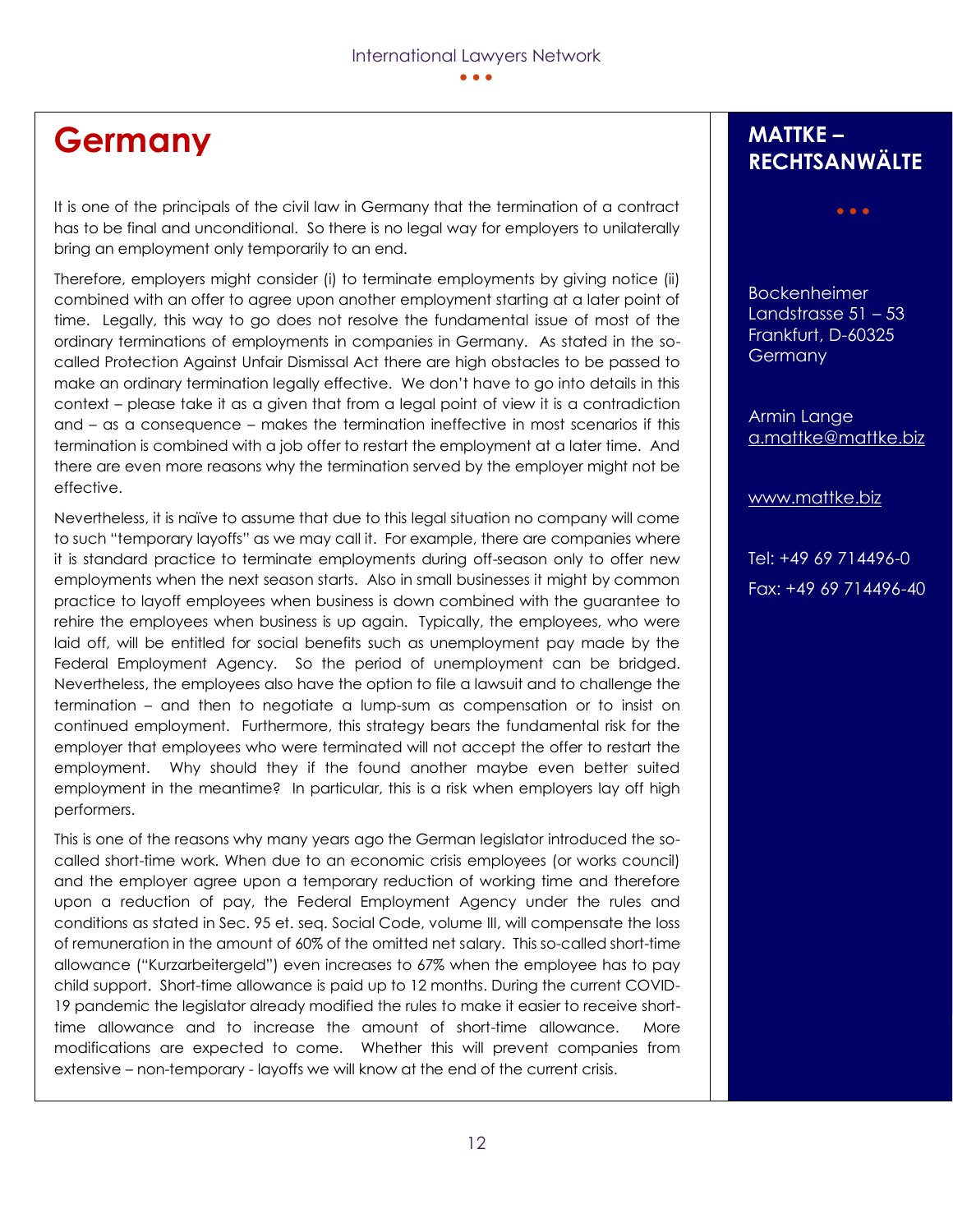## **Greece**

#### **I. According to General Provisions**

Greek Law 3198/1955 allows employers to set the whole or part of their employees to a situation of temporary layoff ("Diathesimotita") in case their financial activity has suffered a severe limitation. In these cases, the employer has the right, instead of terminating the employment contract, to suspend, in writing, the contracts of some or the whole of the employees for a maximum time period of three (3) months per year. The law sets as a prerequisite for this measure a previous consultation with the legal representatives of the employees. During this period of suspension, the employer is obliged to pay to the employees, whose contracts have been suspended, an amount that equals the ½ of their regular remuneration. Furthermore, the Institution of Employment of Labor Force (OAED) provides to the affected employees who remain unemployed during the time period of suspension, an amount of 10% of their regular remuneration.

#### **II. According to Special Provisions Due to Coronavirus (COVID-19) Pandemic**

The Legislative Act dated 20 March 2020 (Article 11, par. 2A) has provided that employers and businesses which are seriously affected by the negative consequences of the Covid-19 virus spread, have the right to suspend the employment contracts of a part or of all of their employees in order to adjust their operational needs to the new financial conditions. A special purpose state compensation of eight hundred euros (800 €) has been already granted to those employees whose employment contract has been suspended on the initiative of the employer for the period from 15 March 2020 until 30 April 2020.

The most recent Legislative Act of 1 May 2020 (Article 10, par. 1) has provided that the abovementioned employers and businesses who have suspended the employment contracts of their employees, may extend the duration of the suspension for 60% of the suspended employees for a period not exceeding 30 days and, in any case, to no later than 31 May 2020. In case they exceed the percentage of 60%, employers will be obliged to pay salaries to the affected employees. According to the par. 3 of the same article, the employees that remain in a temporary layoff situation are entitled to a special purpose compensation in proportion to the days of this extension.

### **A. & K. Metaxopoulos and Partners Law Firm**

• • •

54 Vassilissis Sofias Av. Athens, 11528 Greece

Panagiota Goula [metaxopoulos@metaxopouloslaw.gr](mailto:metaxopoulos@metaxopouloslaw.gr) 

[www.metaxopouloslaw.gr](http://www.metaxopouloslaw.gr/)

Tel: +30 210 7257614 Fax: +30 210 7297610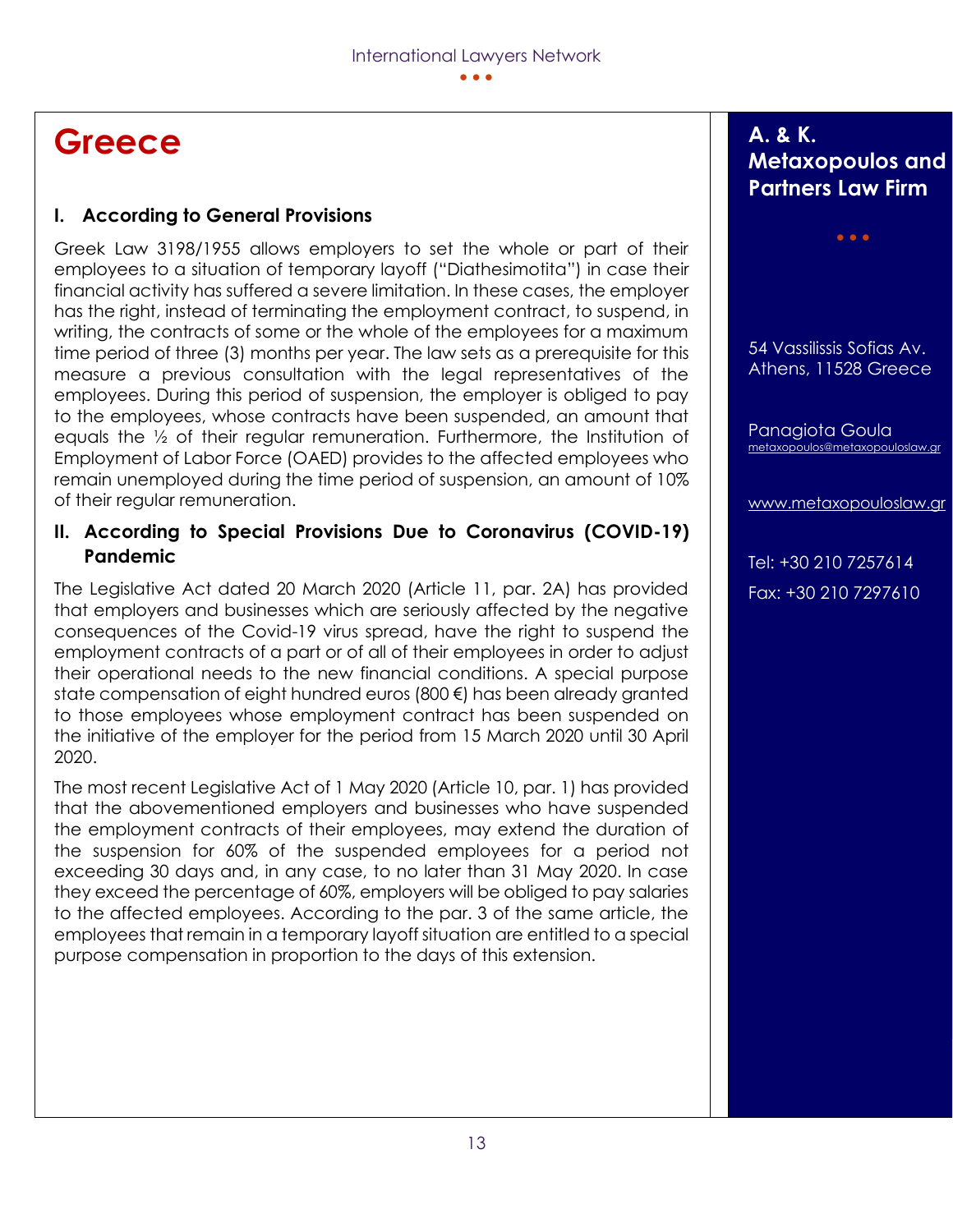# **Hungary**

Hungarian law does not recognize the concept of temporary layoff. In purely legal context, the employment can be terminated by the employer for reasons related to the employer's operation, but such termination is deemed final.

A result similar to the temporary layoff can be achieved only by mutual agreement of the parties. The employer and the employee can agree to terminate the employment, and to start a new employment once the reasons for the temporary layoff are not prevalent anymore. In the agreement, the parties can agree on other terms of restarting the employment, like considering it continuous with the terminated one, or providing the employee a bonus upon termination or upon the return to work. This, however, requires the employee's consent and this solution is rarely used in Hungary even in the current situation.

Another solution may be to agree with the employee to take unpaid leave instead of terminating his or her employment. This solution also requires the employee's consent. The main drawback for employees in this case was, before the Covid-19 outbreak, that they were not entitled to any healthcare benefits during the term of the unpaid leave, unless they paid healthcare contributions on their own. This restriction, however, has been lifted due to the pandemics situation, and as at now, employees who are on unpaid leave because their performance of work is not possible due to the pandemics, can also receive healthcare benefits.

### **Jalsovszky**

MOM Park, Gellért **Tower** H-1124 Budapest Csörsz utca 41. Hungary

• • •

Katalin Perényi [kperenyi@jalsovszky.com](mailto:kperenyi@jalsovszky.com)

Ágnes Bejó [abejo@jalsovszky.com](mailto:abejo@jalsovszky.com)

[www.jalsovszky.com/](http://www.jalsovszky.com/)

Tel: +36 1 889 2800 Fax: +36 1 886 7899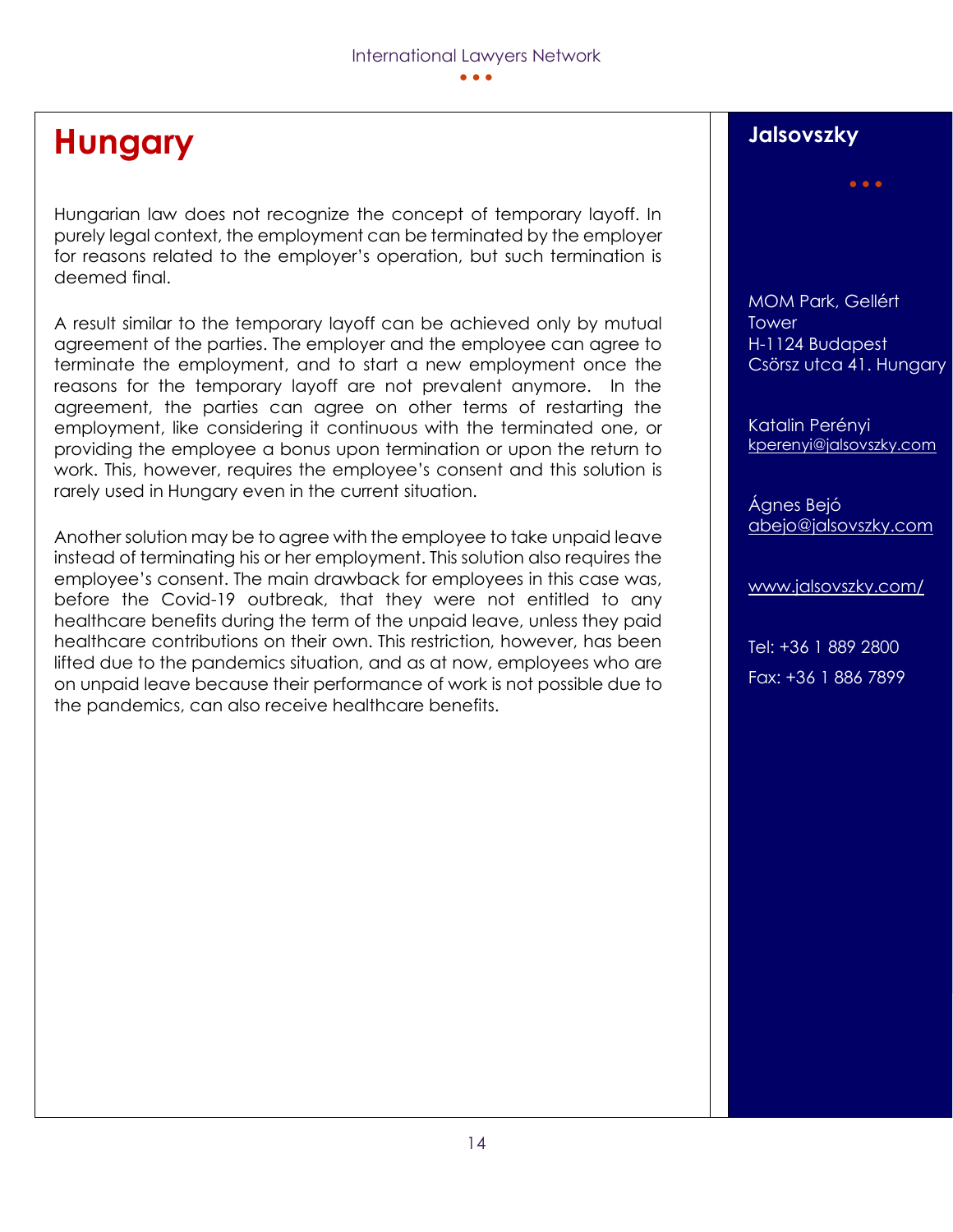## **Panama**

Currently, all companies are facing the consequences generated by the "CoVid-19" virus, reason why Quijano & Associates hereby informs about the actions and modifications in labor regulations that you should consider.

As a consequence of the existing health crisis in our country, activities in many companies have temporarily stopped, therefore, this companies do not have the financial resources to pay their workers' wages, but they do not want to terminate the employment relationship.

In this sense, Panamanian Legislation, in Article 199 Number 8 of the Labor Code establishes as one of the causes of temporary suspension of the effects of the contract that entails the non-payment of wages "*any force majeure or fortuitous event when it represents as a necessary, immediate and direct consequence, the temporary cessation of the activities of the company, its establishment or the work of the employer, for a minimum period of one week…*"

The current existing health crisis, in light of Article 7 of the Labor Code, is a force majeure or fortuitous event that, despite being anticipated, it was not possible to avoid, since the presence of the Covid-19 virus could occur at any time in Panama.

To apply the temporary suspension of the effects of the Contract, it will be necessary to present the corresponding request before the General Directorate of Labor, who will examine the request and once the force majeure or fortuitous event has been corroborated, will order the suspension of the effects of the contract for a term of thirty (30) days, extendable for up to four (4) months.

#### **Other Provisions:**

As this afflicting situation has evolved, the Authorities have taken actions in this regard, issuing regulations such as [Executive](https://www.quijano.com/wp-content/uploads/2020/03/DECRETO-71-REGLAMENTA-ART-159-DEL-CODIGO-LABORAL-JORNADA-LABORAL.pdf) Decree No. 71 of March 13, 2020, which temporarily regulates Article 159 of the Labor Code , in which it is established that with the agreement of the workers, the employer may reduce the working hours or the working week, and the way they will be to avoid the spread of the virus.

This agreement must be signed by all workers or the union, if it exists, based on the template included in the Decree itself, and only the hours that were worked, should be paid.

Similarly, the Ministry of Labor through [Executive](https://www.quijano.com/wp-content/uploads/2020/03/DECRETO-78-DE-16-DE-MARZO-DE-2020-MEDIDAS-LABORALES-EMPLEADOS-VULNERABLES.pdf) Decree 78 on March 16, 2020, has recommended for health reasons that in the case of those employees who are sixty (60) years old or older, as well as those who suffer of any chronic illness, pregnant women, or any other condition that makes them vulnerable, are sent on advanced vacations. In the practice, there are those who are extending this recommendation to other employees who have expired vacation time, even if they are not considered as vulnerable.

The application of article 197-A of the Labor Code, regarding labor mobility is also urged, mainly to those employees who personally assists clients.

**Teleworking**, a new trend for our country, which was established and regulated by [Law](https://www.quijano.com/wp-content/uploads/2020/03/TELETRABAJO-LEY-126-DE-18-DE-FEBRERO-DE-2020.pdf) No. 126 of [February](https://www.quijano.com/wp-content/uploads/2020/03/TELETRABAJO-LEY-126-DE-18-DE-FEBRERO-DE-2020.pdf) 18, 2020, thus giving companies the possibility of establishing a new modality in the employment relationship with their workers.

In the face of the existing health crisis due to the presence of COVID-19, it is necessary to **reinvent ourselves** and modify working relationships with our workers, in order to continue providing an effective service to our clients, which is why its implementation is conducive at this time.

**Telework**: Consists of the provision of subordinate service, without physical presence, through computer means.

#### **Quijano & Associates**

Bloc Office Hub, Fifth Floor, Santa Maria Business **District** Panama, Republic of Panama

• • •

[www.quijano.com](http://www.quijano.com/)

Tel: (507) 269-2641 / 269- 2743 Fax: (507) 263-8079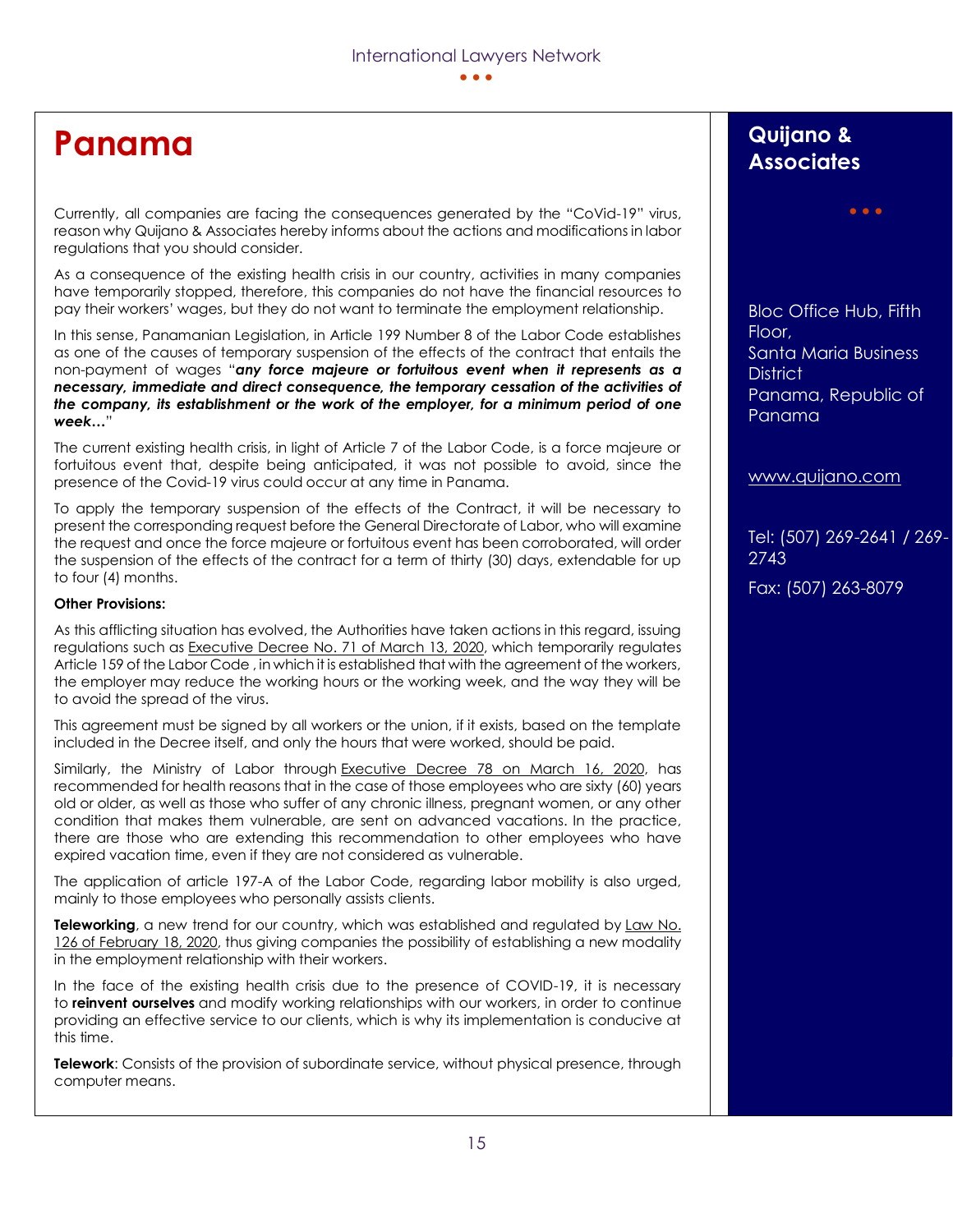# **The Philippines**

On 16 March 2020, the President of the Philippines declared that an enhanced community quarantine ("ECQ") was to be imposed on the island of Luzon. Since then, the ECQ has been extended, enlarged, and/or otherwise modified invariably. Regardless, however, of the ECQ's finer details, only private establishments deemed 'essential' were effectively allowed to physically open by virtue of this measure. All other establishments were ordered to temporarily close their physical offices, subject to alternative work schemes.

As a result, a vast number of entities were eventually confronted with imminent, if not actual, business losses. Although the government has, on several occasions, encouraged the private sector to be creative in approaching the employment issues entailed by these business losses, this call has understandably been merely persuasive rather than prescriptive. Ultimately, business establishments have had to consider the harsher option of mass layoffs which, although painful, remains a viable management prerogative under Philippine labor laws.

In the Philippines, layoffs may be effected permanently or temporarily.

*Article 301 of the Labor Code*<sup>1</sup> expressly allows the temporary suspension of employment for a maximum period of six (6) months pursuant to a *bona fide* suspension of the operation of a business or undertaking. According to *Article 301,* such suspension will not terminate employment, and in all such cases, the employer must reinstate the employee to his or her former position without loss of seniority rights if the employee indicates his or her desire to resume work not later than one (1) month from the resumption of business operations. During this period of temporary suspension, employees are deemed "floating" and are not entitled to any emoluments provided by law. For purposes of adopting such a *bona fide* suspension of operations, jurisprudence requires that the proper DOLE Office be given at least one (1) month prior notice.

The benefits of *Article 301* should, however, be distinguished from the effects of a temporary closure by virtue of the ECQ setup. In light of the indefinite nature of the government-imposed closure of businesses, companies have been legally required to temporarily close and/or suspend their operations, without any need to pay the salaries of their employees. A business establishment that temporarily closes under this setup only needs to report such fact with the DOLE and may opt to resume business as usual as soon as the ECQ is lifted.

Finally, the *Labor Code* likewise recognizes permanent retrenchment as a right of the management to meet clear and continuing economic threats or during periods of economic recession to prevent losses2. Retrenchment is the termination of employment initiated by the employer through no fault of and without prejudice to the employees resorted to during periods of business recession, industrial depression, or seasonal fluctuations or during lulls over shortage of materials.<sup>3</sup> Implementing retrenchment includes the requirement to give notice of termination to both the employee and the appropriate DOLE Office within thirty (30) days from the date of termination of employment, sufficient proof of business losses, and the payment of separation pay equivalent to one (1) month pay or one-half (1/2) month pay for each year of service, whichever is higher.

These are the legally possible ways to effect mass layoffs in the Philippines as a consequence of the COVID-19 pandemic.

#### **Kapunan & Castillo Law Offices**

• • •

Units 301 to 306, 32nd & Fifth Building 32nd Street corner 5th **Avenue** Bonifacio Global City, Taguig 1634, Philippines

Sonya Margarita Benemerito-Castillo [smbcastillo@kapunanlaw.com](mailto:smbcastillo@kapunanlaw.com)

Kevin Chris M. Sese [kcsese.ow@gmail.com](mailto:kcsese.ow@gmail.com)

[www.kapunanlaw.com](http://www.kapunanlaw.com/)

Tel: (02) 8-846-6247 up to 51 Fax: (02) 8-846-5057

<sup>1</sup> *Presidential Decree No. 442, as amended and renumbered.*

<sup>2</sup> *Read-Rite Philippines, Inc. vs. Francisco,* G.R. No. 195457, 16 August 2017, 816 PHIL 851.

<sup>3</sup> *Pepsi-Cola Products Philippines, Inc. vs. Molon, et al.,* G.R. No. 175002, 18 February 2013, 704 PHIL 120.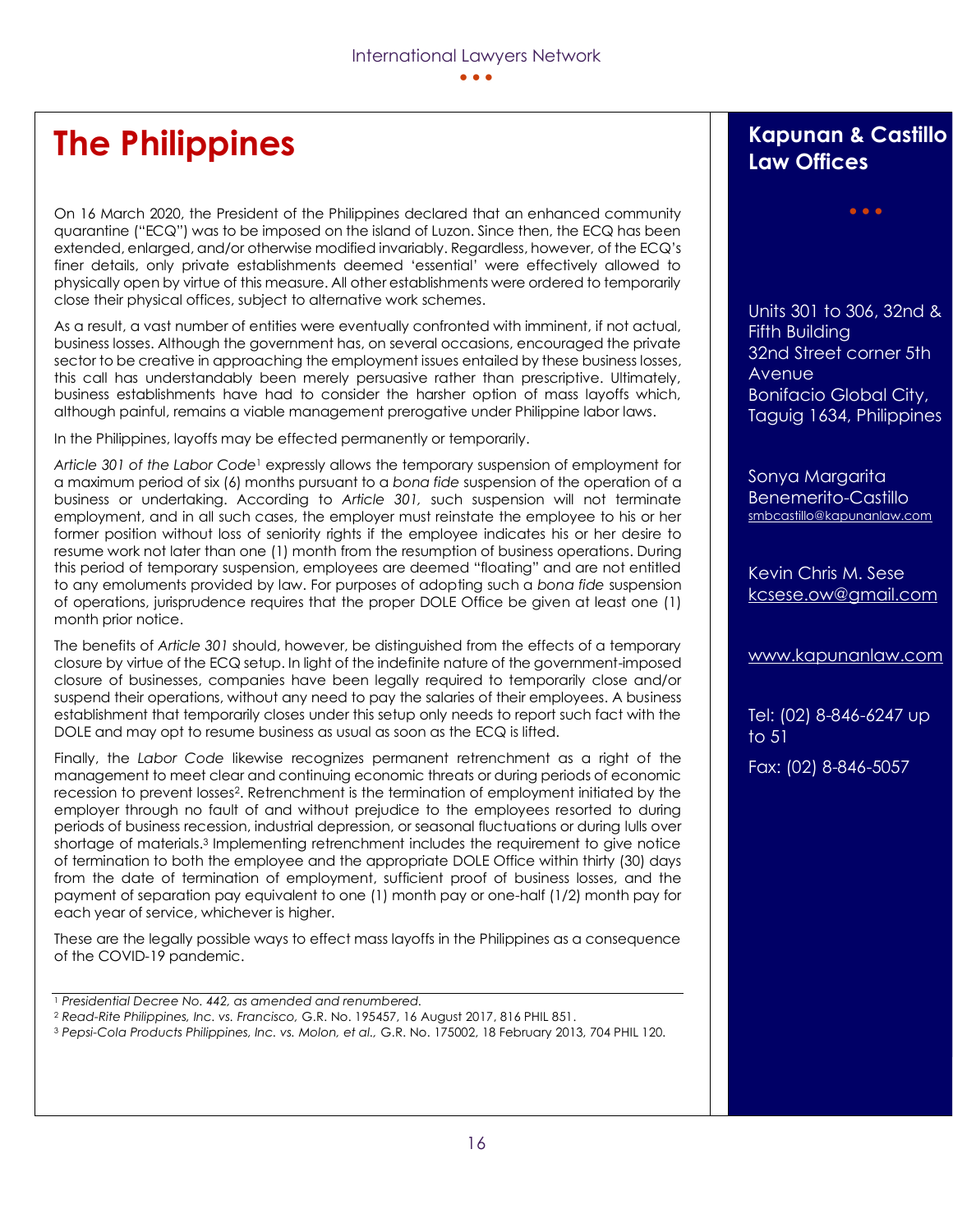# **Portugal**

#### **1. Before COVID-19:**

In general, and before the COVID-19 situation, the Portuguese Labor Code already entitled the employers to temporarily lay off the employees in determined situations: (i) business crisis; (ii) reduction of activity or temporary closing of the establishment/company.

In both situations, lay off can be one of two possibilities: (i) suspension of the employment agreement, in total; (ii) reduction of the working time.

**In the business crisis situation**, for an employer to lay off its employees it is necessary that market reasons, structural reasons, technological reasons, or *force majeure* reason seriously affect the normal activity of the company. Moreover, the temporary layoff measure is necessary to assure the company's viability and the maintenance of the employment agreements.

However, to lay off, the employer has to follow a legal procedure and thus, first needs to inform the employees or their Union about the intention to lay off (suspension or reduction of the working hours) and what are the motives that justify the implementation of that measure. The employer must allow the employees or their Union to consult all documentation that support the motives alleged by the company, namely, financial documentation.

In the 5 days after, employer promotes a phase of information and negotiation for an agreement on the type of layoff, duration and measure to be taken after. After the agreement or within 5 days if there is no agreement, employer informs each employee affected about the type of layoff to be implemented, referring the beginning and the end. At the same time, employer must send to the Portuguese Labor Authorities, namely Social Security, the information about the affected employees, the type of layoff adopted and the duration.

The maximum duration of the layoff regardless the specific type will be up to 6 months or, in case of catastrophe, up to one year. Each duration period may be renewed for more 6 months.

During the layoff period, employees are entitled to professional training in order to obtain qualifications that will help the company to rise again.

Also, during the layoff period, each employee affected is entitled to a compensation equal to 2/3 of the gross salary (or the minimum wage). 30% of the compensation is paid by the employer and 70% is paid by the Social Security directly to the employer that will pay the total 2/3 to the employee.

In the **reduction of activity or temporary closing of the establishment/company** situation, employee is entitled to 75% of the gross salary or, if the closing or the reduction is of employer's responsibility, employee is entitled to 100% of the gross salary.

Different from the business crisis situation, the motives for the lay due to reduction or activity or temporary closing of the establishment/company are related to the employer and/or due to its decision (interdiction of the workplace; denial in providing work, work tools or work conditions).

In this situation, employer will have to have a deposit that allows the payment of any due remuneration or the payment of the compensations in case of collective dismissal (definitive layoff) that may occur after.

#### **2. After COVID-19:**

In March 18th, 2020, the Portuguese Government decided to claim State of Emergency and order the total lockdown in order to prevent and fight the COVID-19.

This extraordinary situation imposed extraordinary measures to save the economy, the

### **MGRA & Associados**

Avenida 5 de Outubro, 16, Floor 3 Lisbon, 1050-056 **Portugal** 

• • •

Sílvia Santos Ferreira [ssf@mgra.pt](mailto:ssf@mgra.pt)

[www.mgra.pt](http://www.mgra.pt/)

Tel: +351 213 595 090 Fax: +351 213 595 099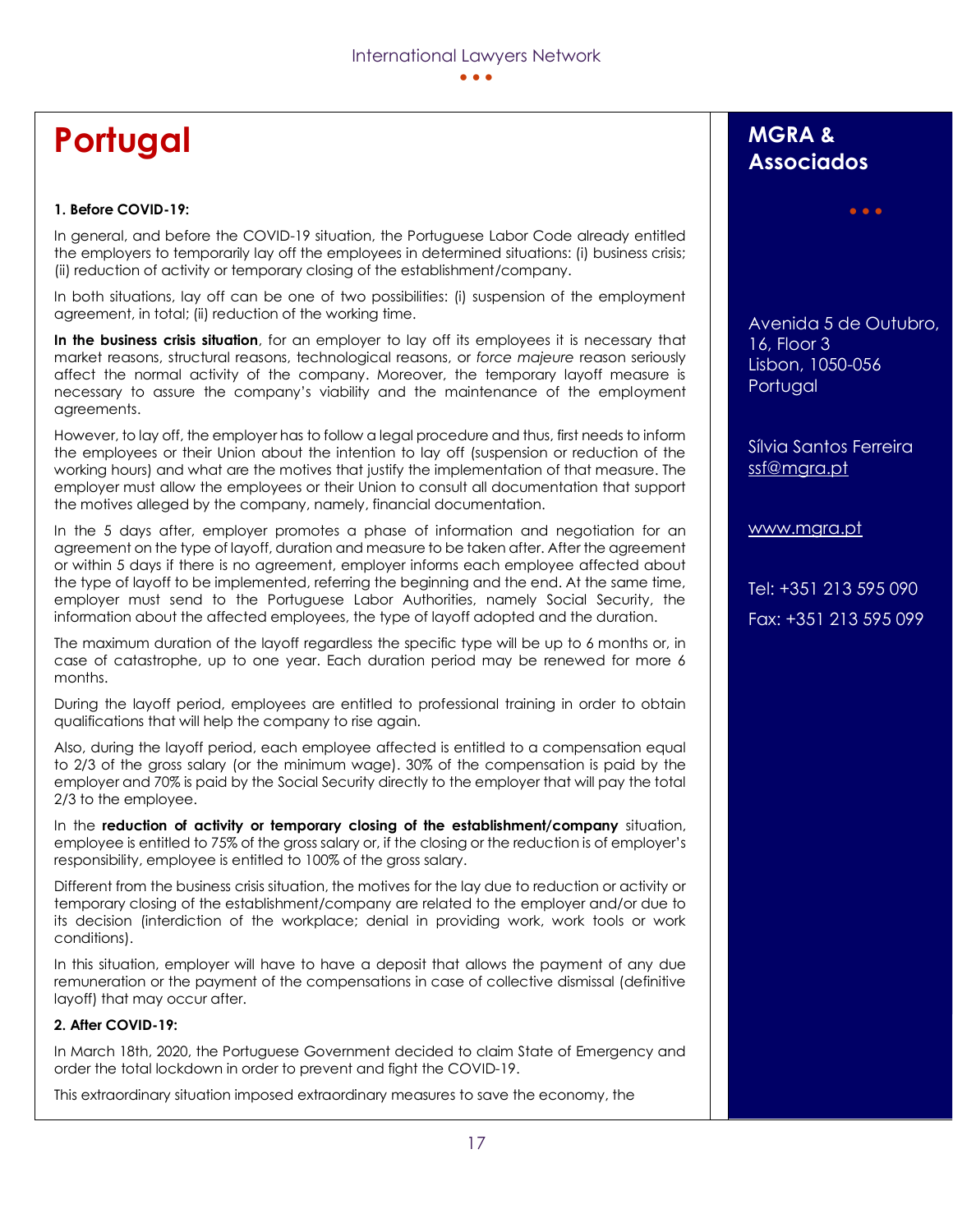# **Portugal MGRA** &

companies, and the employees. And so, many changes to the Labor Code occurred.

Therefore, Portuguese Government implemented some special measures to avoid unemployment and to help companies that could be affected by the suspension of their activity.

The summary of the (almost) 200 laws published so far, form March 13th, with respect to Labor measures and in special to layoff is as follows:

1) Companies may resort to simple and special measures and require a financial support from Social Security as long as they declare they are facing a business crisis ("*simplified layoff*").

2) For the law, "business crisis" will only be observed in two situations: a. Companies / establishments closed, totally or partially, under the diplomas Decree 2-A / 2020, D.L. 10-A / 2020, Basic Law of Health or Basic Law of Civil Protection

Or

b. Declaration by the employer, together with the accountant's certificate, attesting: i. Total or partial stoppage of the company due to lack (suspension / cancellation) of orders or lack of global supply (interruption of the supply chain);

ii. Abrupt and sharp drop of at least 40% of invoicing, in the period of 30 days prior to the request to be submitted to Social Security, with reference to the monthly average of the two previous to that period, or compared to the same period in previous year or the average of the activity period, if started less than 12 months ago.

3) Companies have to inform, in writing their employees (the ones that are affected by this measure), about this situation and its duration.

4) Companies must declare in writing the situation of business crisis which has to be certified by the certified accountant, by using the specific social security form;

5) Companies must have their tax and contributions situation regular;

6) The financial support corresponds to a payment to the affected employee of 2/3 of the gross salary or minimum wage, if higher; social security will support 70% and companies 30% of that financial support;

7) The financial support it is exclusively for the wages' payments;

8) Companies that resort to this measure will be exempted from the payment of social security contributions (23,75%) during the duration of the measure;

9) The measure will have a duration of one month, extendable, up to a limit of 3 months;

10) Possibility of an employee, with suspension of the employment agreement, being able to work outside the company and having to inform the company so that it communicates to Social Security for the purpose of reducing the compensation awarded under the support;

11) In the event of a reduction in the normal period of work, the employee continues to work for the company, earning a part of the normal remuneration, which is not subject to support and another part which is covered by social security support;

12) Companies covered by this measure cannot dismiss their employees, under the collective dismissal or dismissal for job deletion during the COVID-19 situation and after, for a period of 60 days;

13) Companies will receive an incentive to resume normalization of their activity;

# **Associados**

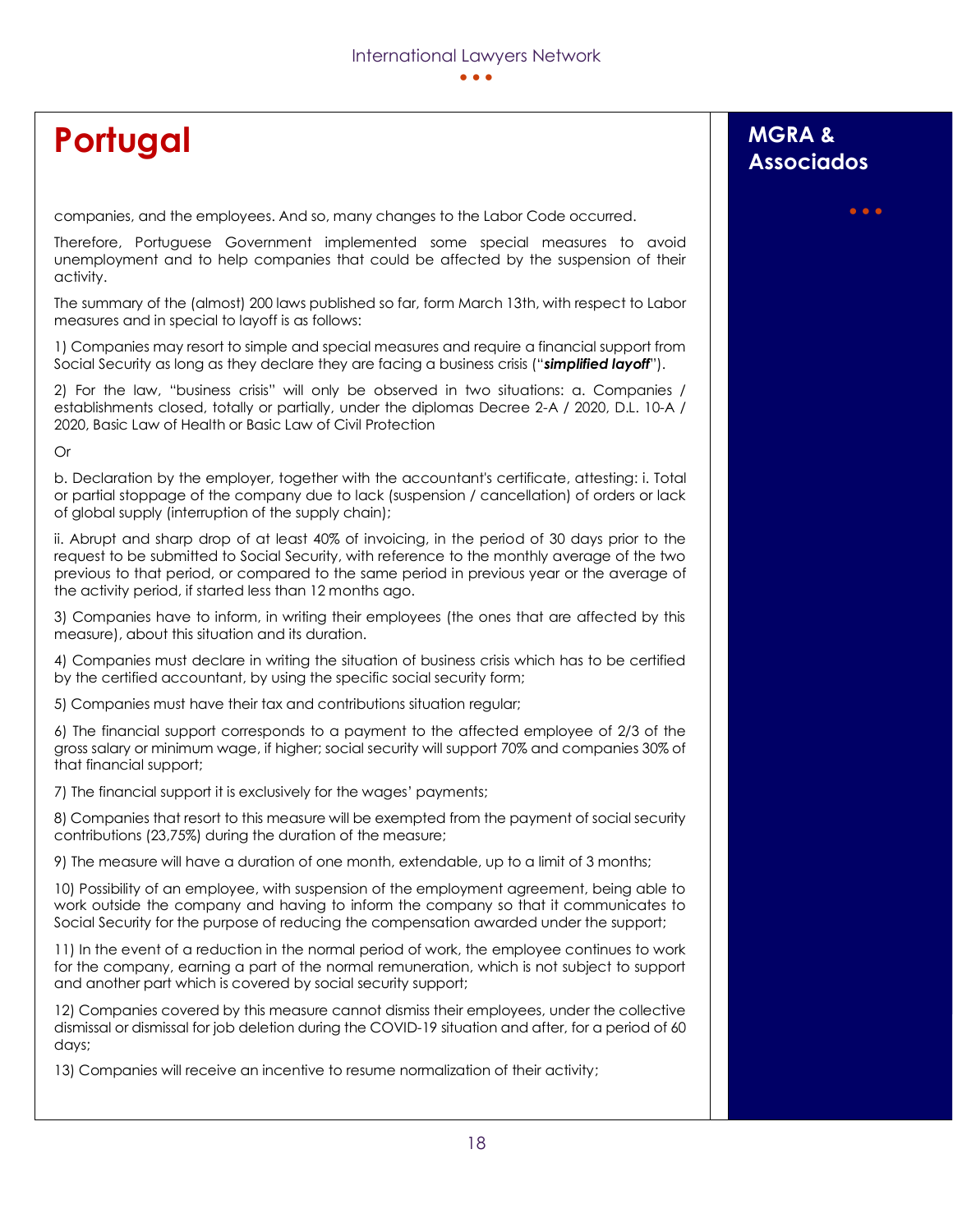# **Portugal MGRA** &

One of the major differences for the ordinary layoff legal regime is that this simplified layoff disregards the legal formalities, namely, the information, negotiation and agreement phases and the intervention of the Labor Authorities. A simple form and a simple certification from the employer and accountant allow the company to layoff the employees and receive the special support.

This measure has been implemented since March 2020, and so far, more than 100.000 companies have applied for this special measure. Over 1.2 million employees were affected, and Social Security paid over 200 million Euros already.

The latest news is that the Portuguese Government will make some changes to the simplified layoff regime and may decide that it will continue until the end of the year (the maximum of 3 months since March is ending) and may pay a 100% to the employees that have low gross salaries.

One thing is certain, before, during and after COVID-19 situation, in Portugal, employers can do temporary layoffs as long as the legal conditions are observed.

# **Associados**

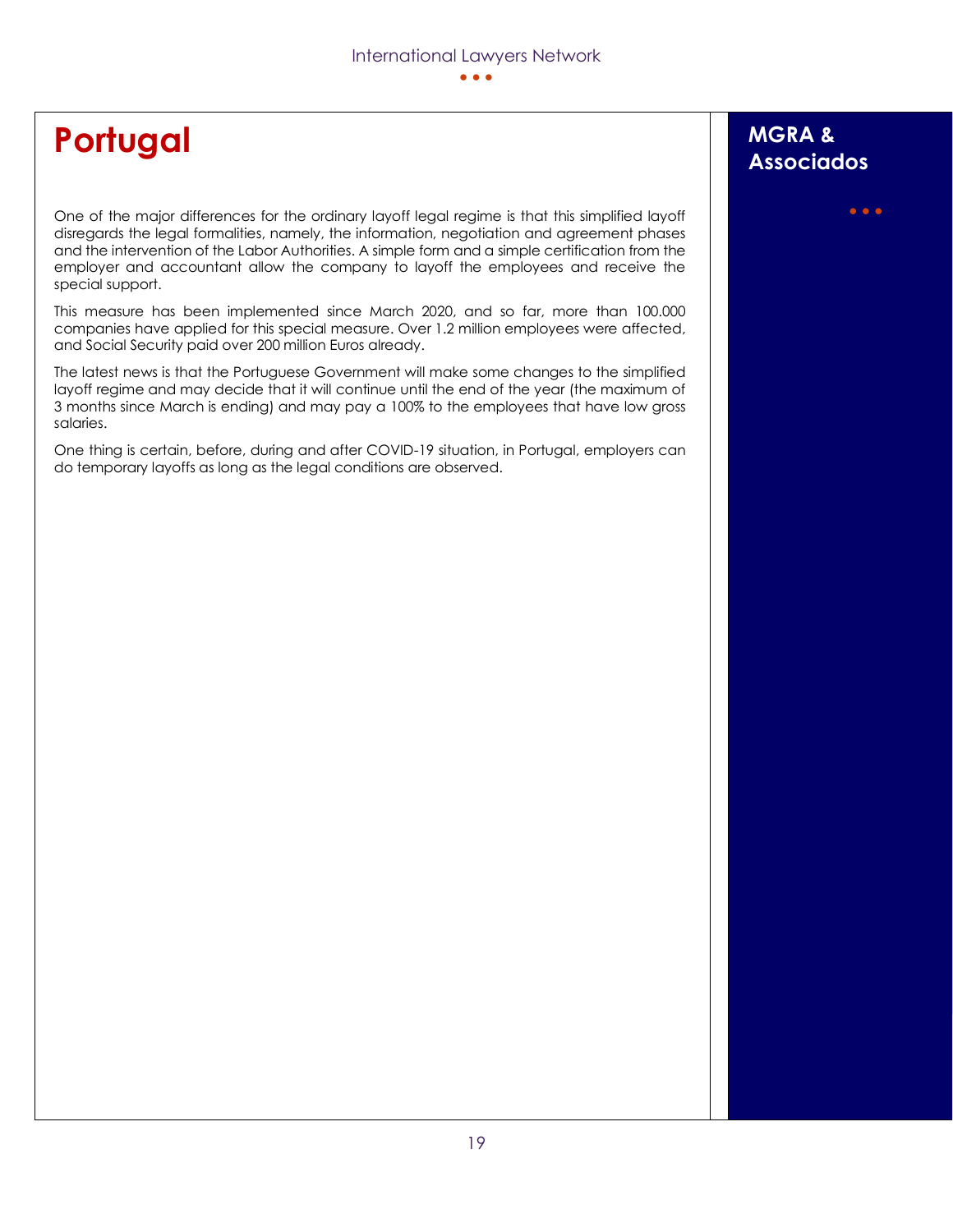## **Romania**

From the start of the COVID-19 pandemic to the beginning of May 2020, the number of temporarily laid off employees increased in Romania to 1,000,000.

The Romanian Labour Code provides that in case of a temporary decrease or interruption of business activities, an employer may unilaterally suspend the labour agreements of its employees without the necessity of any consultations with the trade union/representatives of the employees. As a result, the employees are sent home, while they remain available to be recalled to work and are granted a monthly indemnity of at least 75% of their basic salary.

There are no time limits for this measure, and no thresholds as regards the extent of the decrease of the business activities which would enable the employer to apply this mechanism. However, during the temporary layoff, the employees retain their status as employees.

During the state of emergency instituted, and prolonged, in Romania by presidential decrees (i.e., from 16th of March until 15th of May), Romanian employers can obtain the coverage of the indemnity of 75% of the basic salary of employees (but not more than 75% of the average gross salary for 2020 (i.e., no more than RON 4,041.75, approximately EUR 825), provided by the social insurance budget law) from the unemployment state budget, provided that:

- (a) The employers reduce or interrupt their activity totally or partially following the effects of the COVID-19 epidemic;
- (b) Their legal representative issues and submits to the competent authorities a statement in lieu of an oath, containing the names of the affected employees.

If the employer does not envisage the temporary full layoff of its employees, but it does envisage a temporary decrease of the business activities lasting more than 30 working days, the employer has the possibility to decrease, temporarily, the employees' working time from 5 days a week to 4 days a week.

As opposed to full layoff, the above-mentioned alternative option requires consultations with the trade union or, if there is no trade union in place, consultation with the representatives of the employees. In this case, the working time of the employees is reduced with a corresponding decrease in salaries (which in practice is a decrease of approximatively 20%).

### **PETERKA & PARTNERS**

33 Aviatorilor Boulevard 2nd floor, 1st District Bucharest, Romania-011853

• • •

Ioana Sebestin [sebestin@peterkapartners.ro](mailto:sebestin@peterkapartners.ro)

[www.peterkapartners.com](http://www.peterkapartners.com/)

Tel: +40 21 310 48 82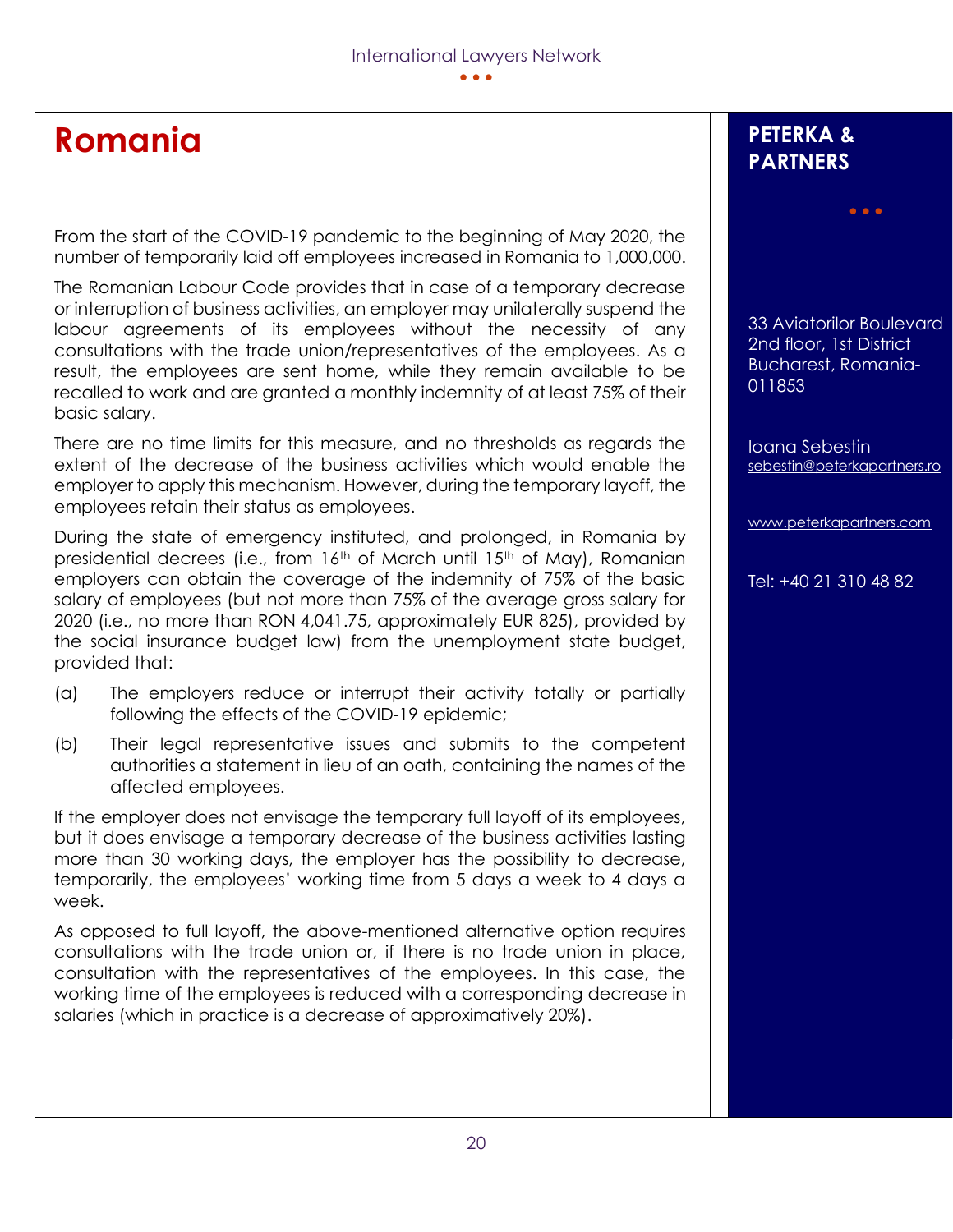# **Russia**

Russian labor law does not empower employers to temporary lay off its employees. The Labor Code provides an exhaustive list of grounds for dismissal. (Articles 71, 77-80 of the Labor Code). Additional grounds for dismissal may be established in relation to the employees working under a remote employment contract (Article 312 of the Labor Code). Such grounds must be spelled out in the employment contract. Mostly, these additional grounds relate to the employee's failure to fulfill her/his duties.

The Labor Code provides the following grounds for termination of the employment contract:

- by mutual agreement of the parties;
- at the employee's will;
- expiration of an employment contract;

- at the employer's initiative: (1) liquidation of the organization; (2) redundancy; (3) inconsistency of the employee with job; (4) repeated failure by the employee without good cause to perform her/his employment duties, if the employee has a disciplinary sanction; (5) single gross breach of employment duties (unexcused absence; appearing at the workplace in a state of alcohol, drug or other toxic intoxication; disclosure of secrets protected by law; committing a theft at the workplace; violation by the employee of the labor protection requirements; submission of forged documents, etc.); (6) failure to pass the test when applying for a job within the probationary period.

In order to temporarily suspend the employees' activities, the employer may declare a downtime (Article 157 of the Labor Code of the Russian Federation). Downtime can occur due to the fault of the employer, for reasons beyond the control of the employee and the employer, and through the fault of the employee.

In the case of declaring downtime due to the fault of the employer, the employee does not fulfill his labor functions and he retains a salary of at least 2/3 of the average salary.

In the case of a downtime due to reasons beyond the control of the employee and the employer, the employee is saved with a salary of at least 2/3 of the salary.

Downtime through the fault of the employee is not paid.

### **LML ALLIANCE**

• • •

Mercury Tower 1st Krasnogvardeysky proezd, 15 Moscow, 123100 Russia

Elizaveta Fursova [efursova@lidings.com](mailto:efursova@lidings.com)

[www.lidings.com/eng/](http://www.lidings.com/eng/)

Tel: +7 (495) 989-44-10 Fax: +7 (495) 989-44-20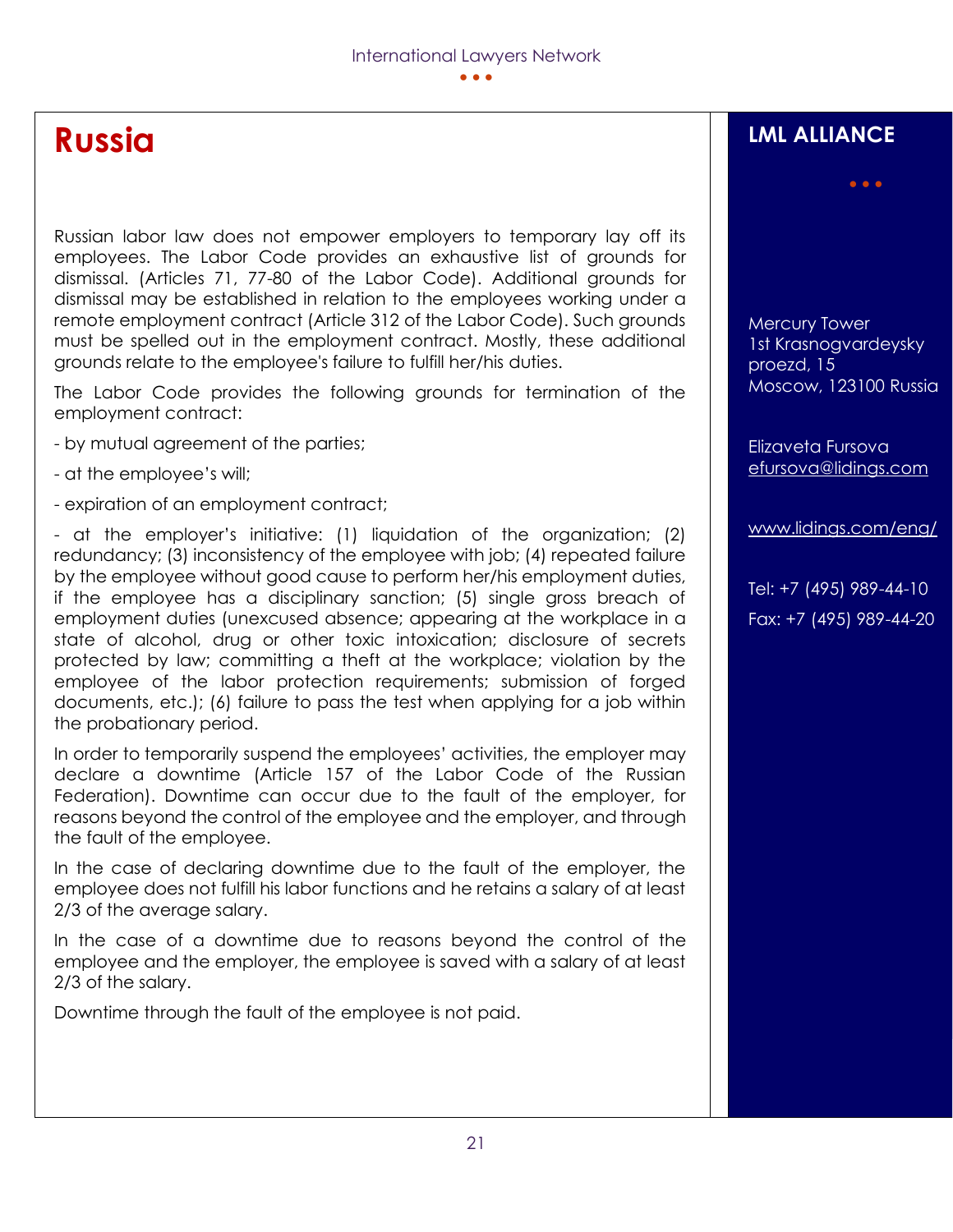# **Scotland**

The UK Government Coronavirus Job Retention Scheme:

What are the main changes that have been introduced?

1. The government has announced the furlough scheme will now be in place until the end of October 2020 (the government covers 80% of the employee's wages up to a cap of £2,500 per month).There may be further extensions dependent on how long lockdown measures remain in force. After that employers will have to contribute towards the cost.

2. The HMRC portal is now live (as from 20th April 2020) and employers can submit claims for relevant workers from this date. Claims can be made 14 days in advance of any relevant pay period for employees who claims are being made for.

3. The scheme could initially be used in respect of workers who were paid via PAYE on 28th February 2020. Now, any worker who was registered with HMRC via an employer's PAYE payroll scheme (through submission of an RT1 form) by 19th March 2020 will be eligible for the scheme (albeit on day 1 of the HMRC portal being live there were reports of it rejecting claims for workers registered after 16th March).

4. It is for HMRC to determine what evidence an employer initially requires and must retain in terms of record keeping. The only clear guidance issued to date states that the employer must be able to produce a written record of the fact the worker has been notified they are being placed on furlough (see below) which must be retained for 5 years.

5. Importantly, the Treasury Direction does place some more certain parameters on when an employer can make a claim under the scheme for an affected worker. A claim can be made:

a. Where the worker has been instructed by the employer to cease work;

- b. That instruction will have affect for at least 21 calendar days; and
- c. The instruction has been given because of circumstances relating to the

coronavirus or by reason of coronavirus disease.

This third criteria is wide but does mean that there are some limits to those workers claims can be made for.

6. The worker must be given written notice of the fact they are being placed on furlough. It is uncertain whether an employer does requires a written acceptance from the worker (but the worker must agree without the employer having a lay off clause/ the employer running the risk of claims being raised). As above, the written confirmation should be retained for 5 years. Employers would be well advised to ensure they have written consent from workers and if this is not presently held, should be chased up as quickly as possible so as to ensure any otherwise valid claim is not rejected or payment of the grant is delayed.

7. Placing workers on furlough will amount to a variation of their terms and conditions of employment in most occasions (except where the contract of employment includes a right to lay off the worker). As such, as the scheme is subject to normal employment law rules, employers must ensure they follow due process in trying to introduce this change. The most obvious way to do this is to get worker's individual agreement to the change.

### **Miller Samuel Hill Brown**

• • •

RWF House 5 Renfield Street Glasgow, G2 5EZ **Scotland** 

Marie Macdonald [mem@mshblegal.com](mailto:mem@mshblegal.com)

[www.mshblegal.com](http://www.mshblegal.com/)

Tel: 0141 473 6745 Fax: 0141 221 3796